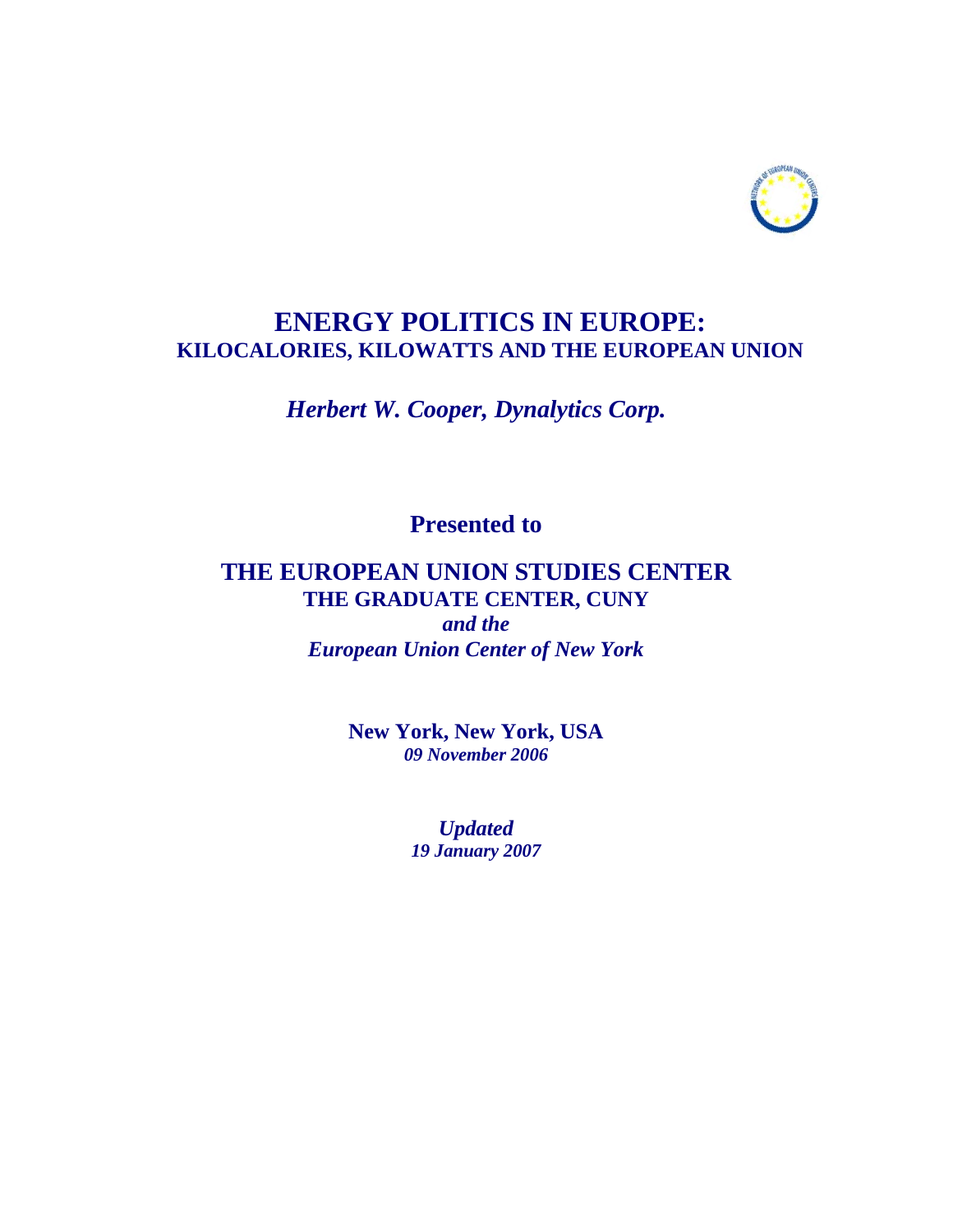# **Energy Politics in Europe: Kilocalories, Kilowatts and the European Union**

#### *Herbert W. Cooper, Dynalytics Corp.*

#### **SUMMARY**

The European Union is large, diverse, and like the rest of the world, needs energy to be competitive and maintain, and hopefully to improve, its citizens' standard of living. competitive and maintain, and hopefully to improve, its citizens' standard of living. Unfortunately, since the European Union is a net importer of oil, natural gas, coal and uranium, it is vulnerable to energy shortfalls and higher prices than can have enormously negative impacts on its member countries' economies.

Energy shortfalls may arise from natural disasters, from a variety of accidents, from terrorist activities in many countries, from political disputes and brinksmanship, from "resource nationalism" by the exporting countries, and from depletion of oil and gas basins.

Moreover, the economies of several countries with poor but large and increasing populations, including those of China, India, Indonesia and Pakistan, will require vast additional amounts of food, water, steel, petrochemicals, and certainly energy, in the near future. These countries will increasingly compete with the European Union members for supplies of fuels. Although many large energy projects are planned, and many are underway, current bottlenecks can not be eliminated within the immediate future.

Given the international geopolitical situation and the current energy infrastructure weaknesses, suddenly arising long-duration disruptions should be expected, together with extremely large increases in fuel and electricity costs. In order to handle this situation effectively, it would be advantageous for the European Union countries to cooperate to a significantly greater extent then now being exhibited. As stated succinctly by Benjamin Franklin prior to signing the United States Declaration of Independence: "*We must all hang together in this effort or we shall surely hang separately."1*

The fundamentals of the supply and demand situation must be incorporated into relationships between nations to produce a win-win situation. The alternate is a catastrophic lose-lose dénouement of a worldwide depression and quite possibly military battles over control of energy resources.

This presentation discusses the current international and European Union's energy situations with a focus on the relatively near term problems and opportunities.

<sup>&</sup>lt;sup>1</sup> Second Continental Congress, 04-July-1776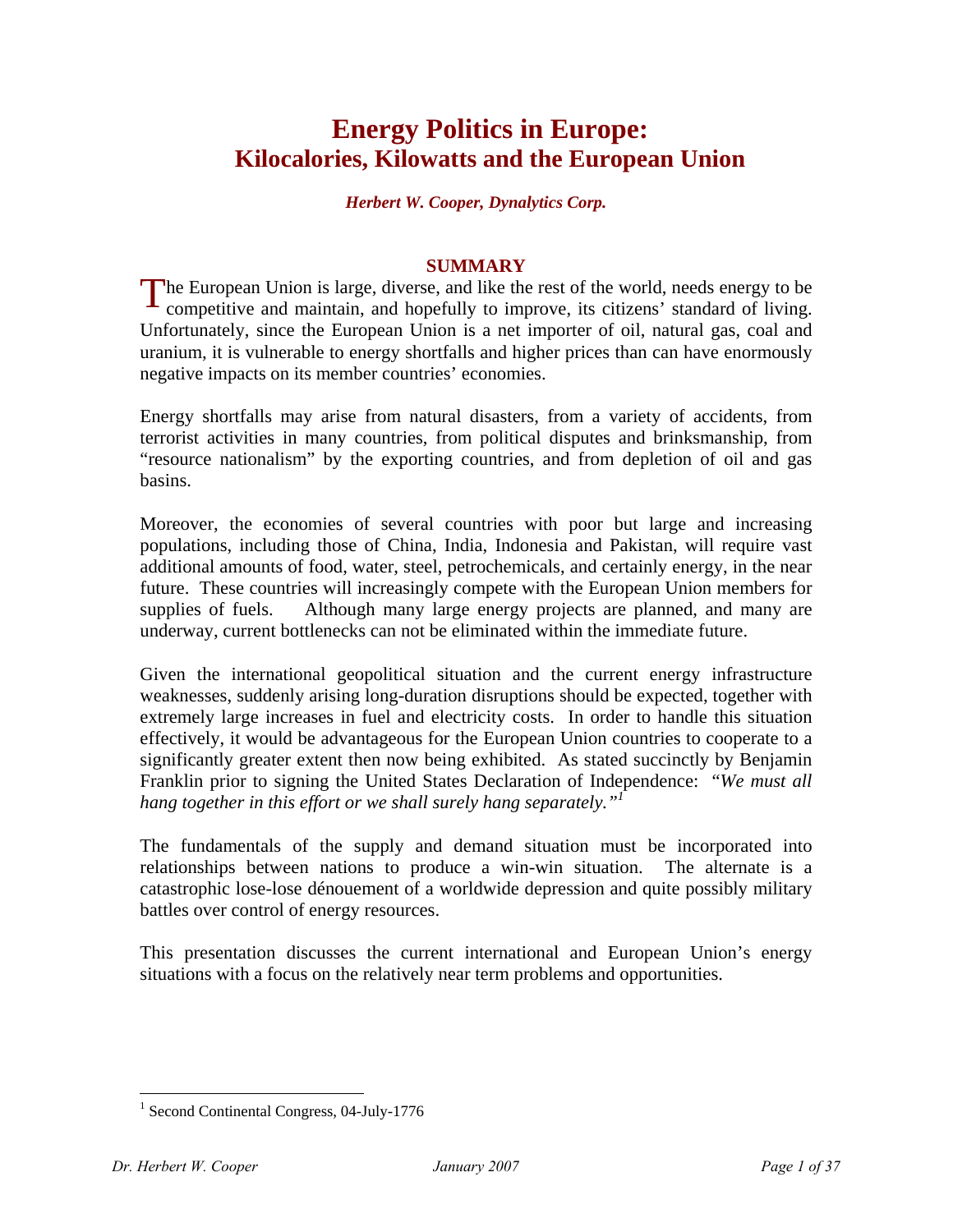## **I OVERVIEW**

#### **FUEL USAGE**

The world relies on a handful of primary<sup>2</sup> fuels for transportation, lighting, heating and cooling, production and manufacturing, and other purposes that bring health, comfort and quality to lives. These primary fuels fall into three broad categories: fossil fuels (coal, petroleum and natural gas,) nuclear, and "renewable" (hydropower, biomass, wind, solar and geothermal.)

Usage of these within the European Union<sup>3</sup> is illustrated on Figure 1 which shows that oil is dominant, followed by natural gas. Each country, of course, has its unique use profile. Importantly, many European Union countries, as shown on Figure 2, generate substantial percentages of their electricity from nuclear power plants, lowering the potential impact of disruptions to (or higher prices of) hydrocarbon fuels. Conversely, this leads to an increased reliance on a handful of nuclear fuel processing countries.

Within the European Union, the largest use (after conversion losses) of primary energy is, as shown on Figure 3, for transportation, followed by industrial uses, then for residential and commercial buildings. The production of many materials on which modern economies depend is highly energy-intensive. These include chemical products and intermediates such as ethylene, ammonia, methanol, chlorine and paper. Production of major construction materials including iron and steel, aluminum and cement is also energy-intensive. A relatively small amount (6 percent) is used as a feedstock for producing chemicals and construction materials.

While the European Union and the United States consume disproportionately large amounts of fuel on a per capita basis, other countries' economies are growing rapidly. The international oil trade and shipping profile is undergoing dramatic changes, with China, whose economy grew at 9 percent in 2005, becoming a major oil and coal importer. In fact, imports by China have accounted for 40 percent of the increase in oil exports since 2000. India, Indonesia and Pakistan are also countries with growing economies (6.9, 5.5 and 8.4 percent per year increases in gross domestic product, respectively), large populations and currently low per capita energy usage that will undoubtedly increase.

An examination of the overall economic situation in many countries shows that their populations are large and growing, their populations are poor (as measured by per capita gross domestic products) and they lack modern society's amenities (as measured by per capita electricity generation.) See Table 1 and Figure 4.

It is certain that world energy use will increase as populations increase. Those of China, India, Indonesia and Pakistan, for example, are increasing at 0.6, 1.7, 1.6 and 2.4 percent

 $2$  Primary Fuels are those used directly or converted to other types of energy such as Diesel oil, gasoline or electricity.

<sup>&</sup>lt;sup>3</sup> [U.S.] Energy Information Administration, Monthly Energy Review, Table 1.3, December, 2005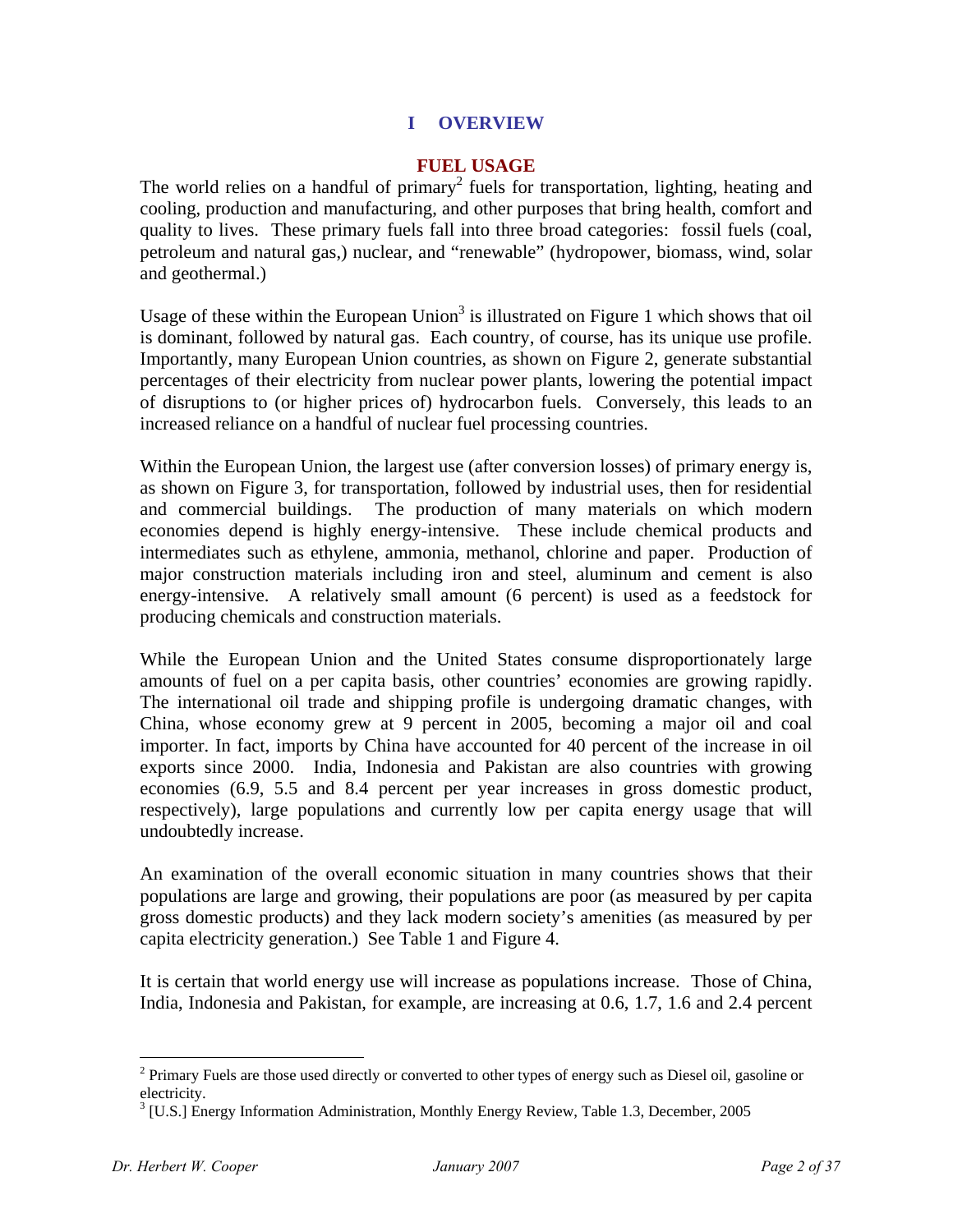**Figure 1 European Union Primary Energy Usage by Type**

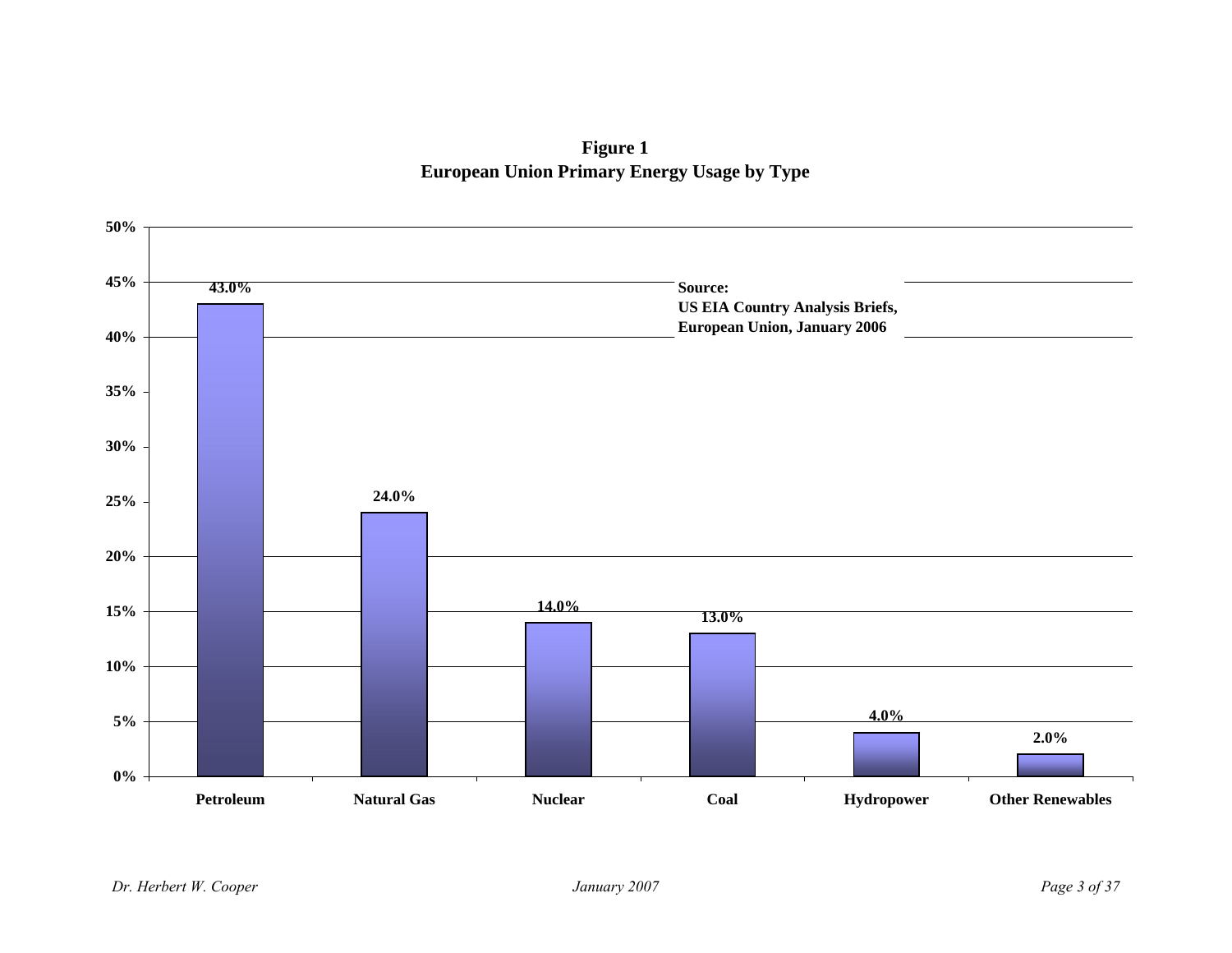

**Figure 2 Nuclear Power Plant Share of Total Generation Capacity European Union - 2006**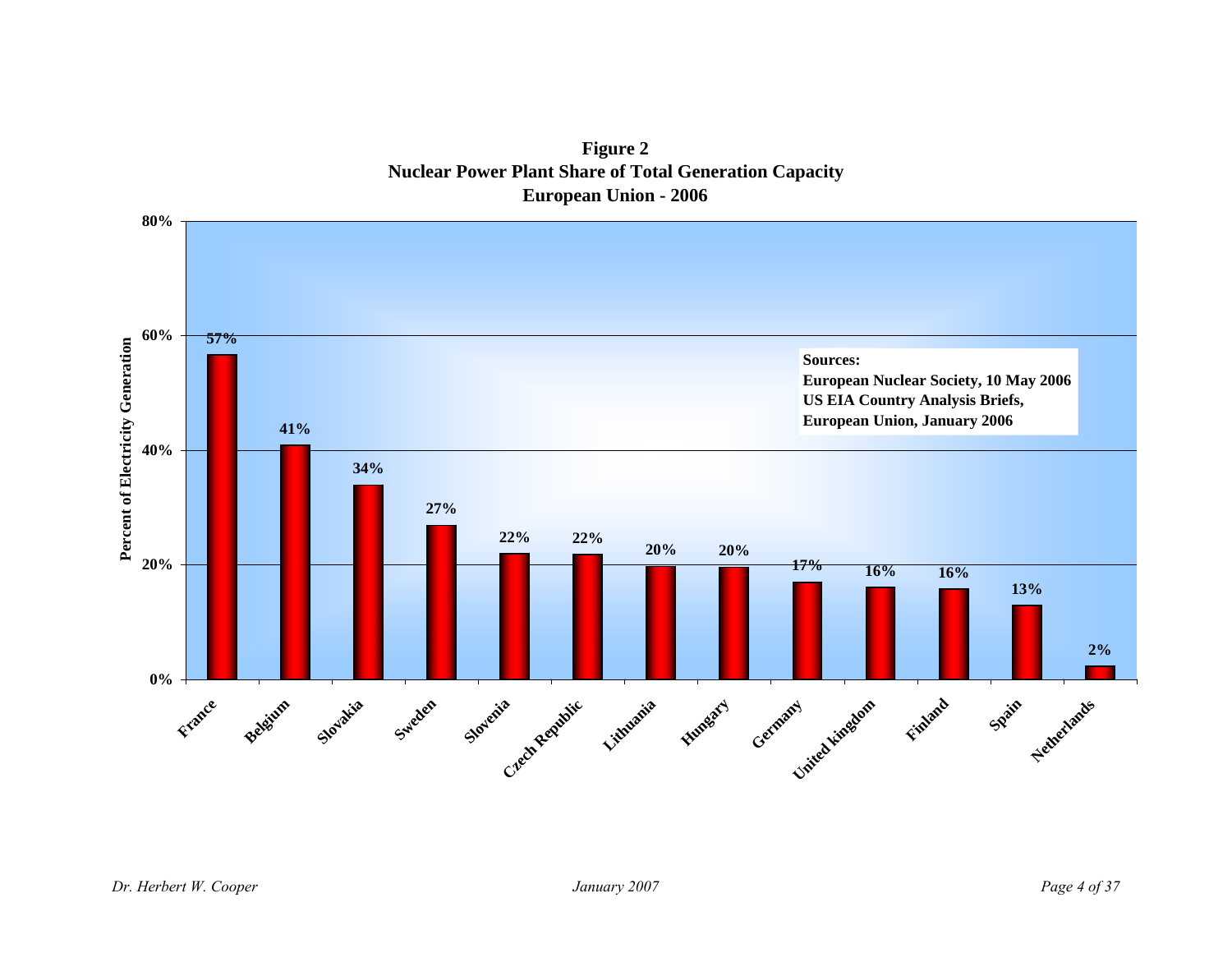**Figure 3 EU's Uses of Primary Energy - 2005 -**

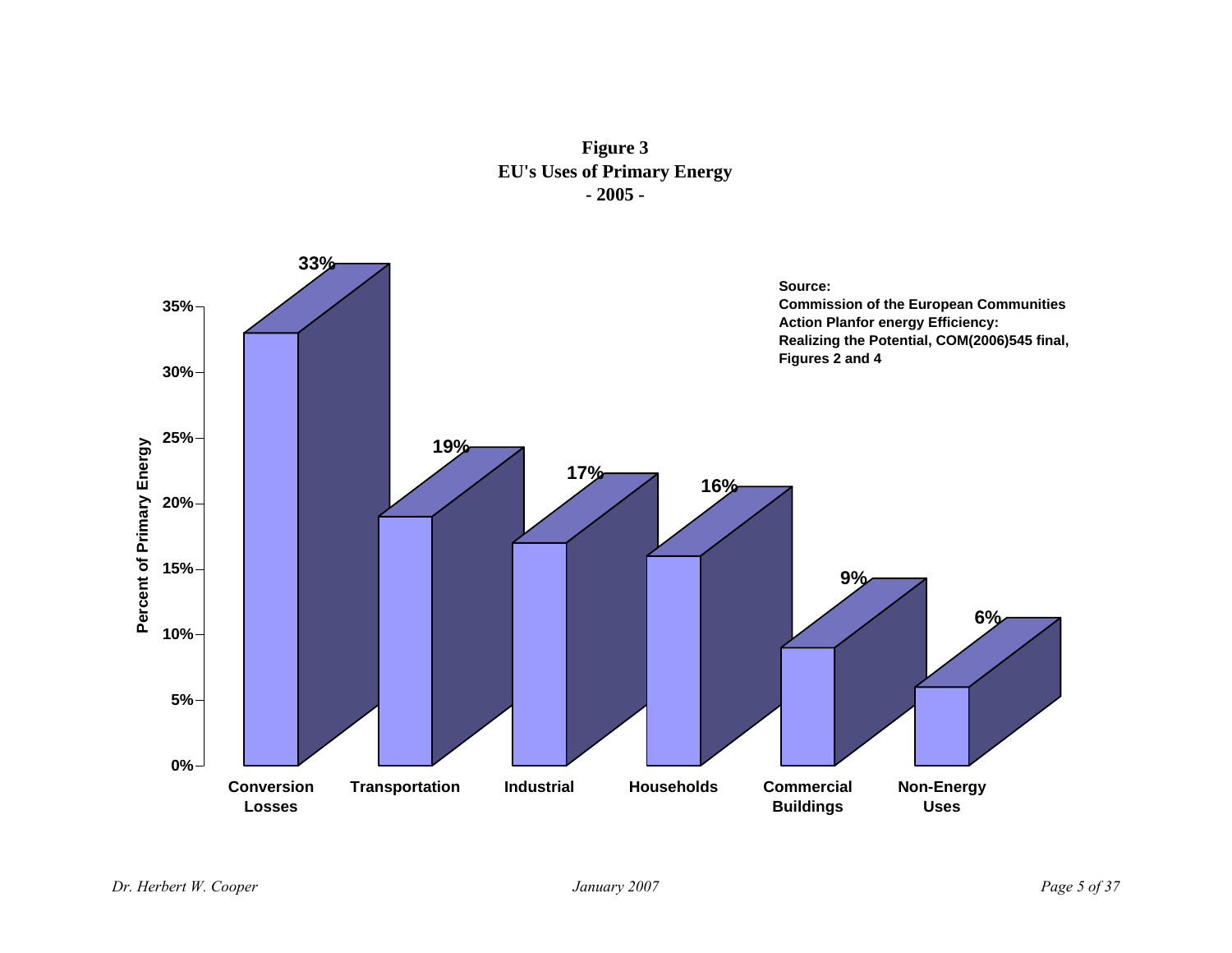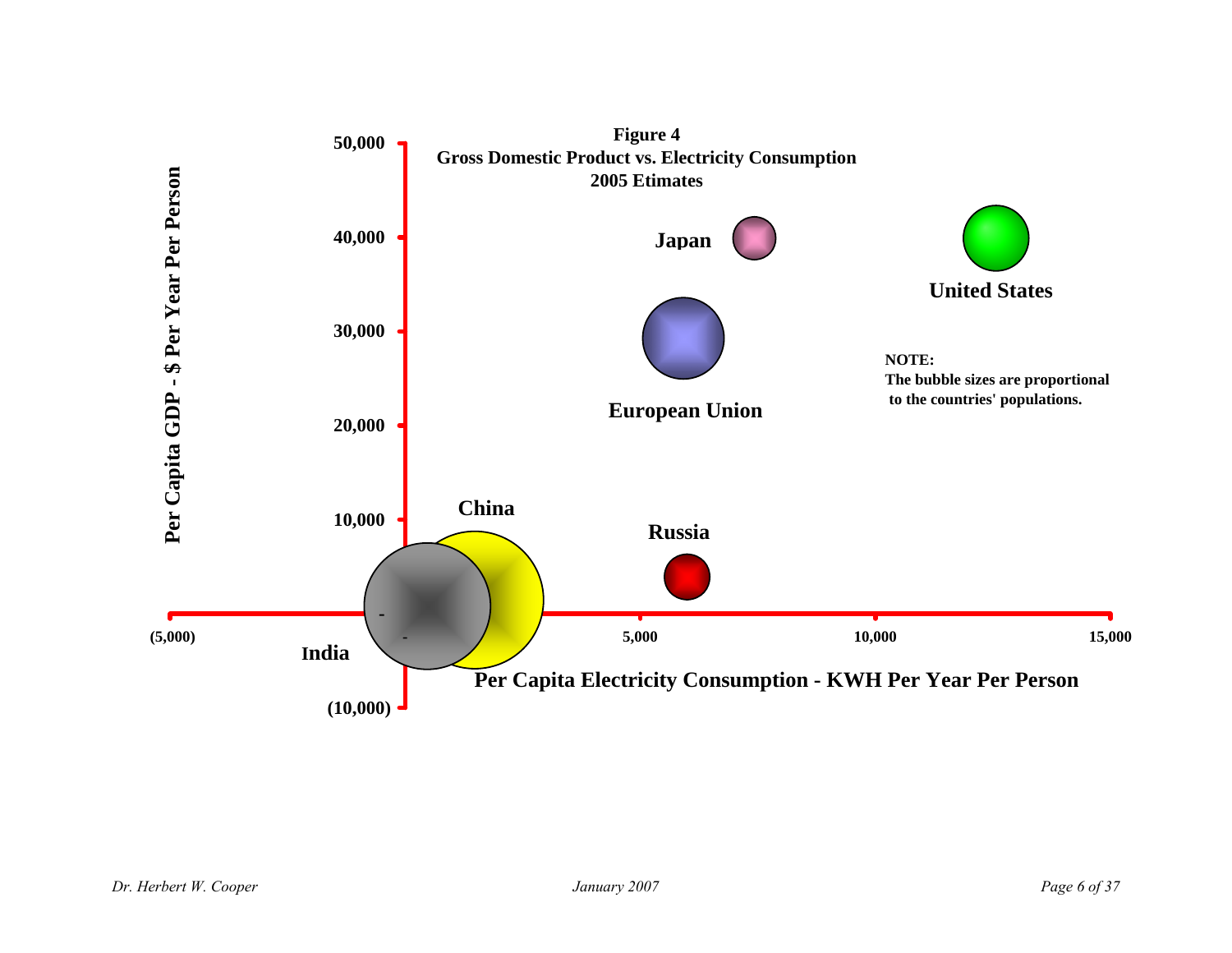annually,<sup>4</sup> leading to an additional  $34,300,000$  people each year in these countries alone who will need energy. Further, the per capita energy use in developing countries must increase to provide a higher standard of living. These factors will certainly lead simultaneously to increased international competition for fossil and nuclear fuels, while many exporting countries will have to use more energy internally, leading to less available for export.

| <b>Country</b>                 | <b>Population</b> | <b>Annual</b><br><b>Per Capita</b><br><b>Electric</b><br><b>Generation</b><br><b>KWH/</b><br><b>Yr/Person</b> | <b>Annual Per</b><br>Capita<br><b>Gross Domestic</b><br><b>Product</b><br>\$/Yr/Person |
|--------------------------------|-------------------|---------------------------------------------------------------------------------------------------------------|----------------------------------------------------------------------------------------|
| China                          | 1,300,000,000     | 1,390                                                                                                         | 1,454                                                                                  |
| India                          | 1,100,000,000     | 506                                                                                                           | 735                                                                                    |
| Indonesia                      | 242,000,000       | 453                                                                                                           | 3,419                                                                                  |
| Pakistan                       | 162,400,000       | 473                                                                                                           | 2,138                                                                                  |
| Russia                         | 142,400,000       | 6,426                                                                                                         | 3,933                                                                                  |
| Nigeria                        | 137,300,000       | 145                                                                                                           | 418                                                                                    |
| Japan                          | 127,400,000       | 7,986                                                                                                         | 36,887                                                                                 |
| Mexico                         | 106,200,000       | 1,970                                                                                                         | 7,156                                                                                  |
| Canada                         | 32,500,000        | 16,889                                                                                                        | 29,508                                                                                 |
| Venezuela                      | 25,400,000        | 3,444                                                                                                         | 5,722                                                                                  |
| <b>United</b><br><b>States</b> | 295,700,000       | 13,367                                                                                                        | 39,901                                                                                 |

**Table 1 Economic Development** 

China, for example, has a rapidly growing economy with a manufacturing sector that requires large increases in fuel supplies. It has therefore recently concluded fuel supply agreements with countries as near as Russia (a major supplier to the European Union) and as far away as Canada and Venezuela. It has also purchased a share of a Canadian oil sands developer and reached an agreement with Enbridge (Canada's second largest pipeline company) to participate in developing a \$2 billion pipeline that will transport oil from Northern Alberta to the West Coast for export to China. In late December 2006, one of China's largest conglomerates, The CITIC Group, purchased the Kazakhstan oil assets of a Canadian company. Additionally, the China National Petroleum Corp. owns 40 percent of Sudan's Greater Nile Petroleum Operating Company that produces 350,000 barrels per day of crude oil. (In fact, 10 percent of China's oil comes from Sudan.)

 $\overline{a}$ 4 Population Reference Bureau, Washington, D.C. [www.prb.org]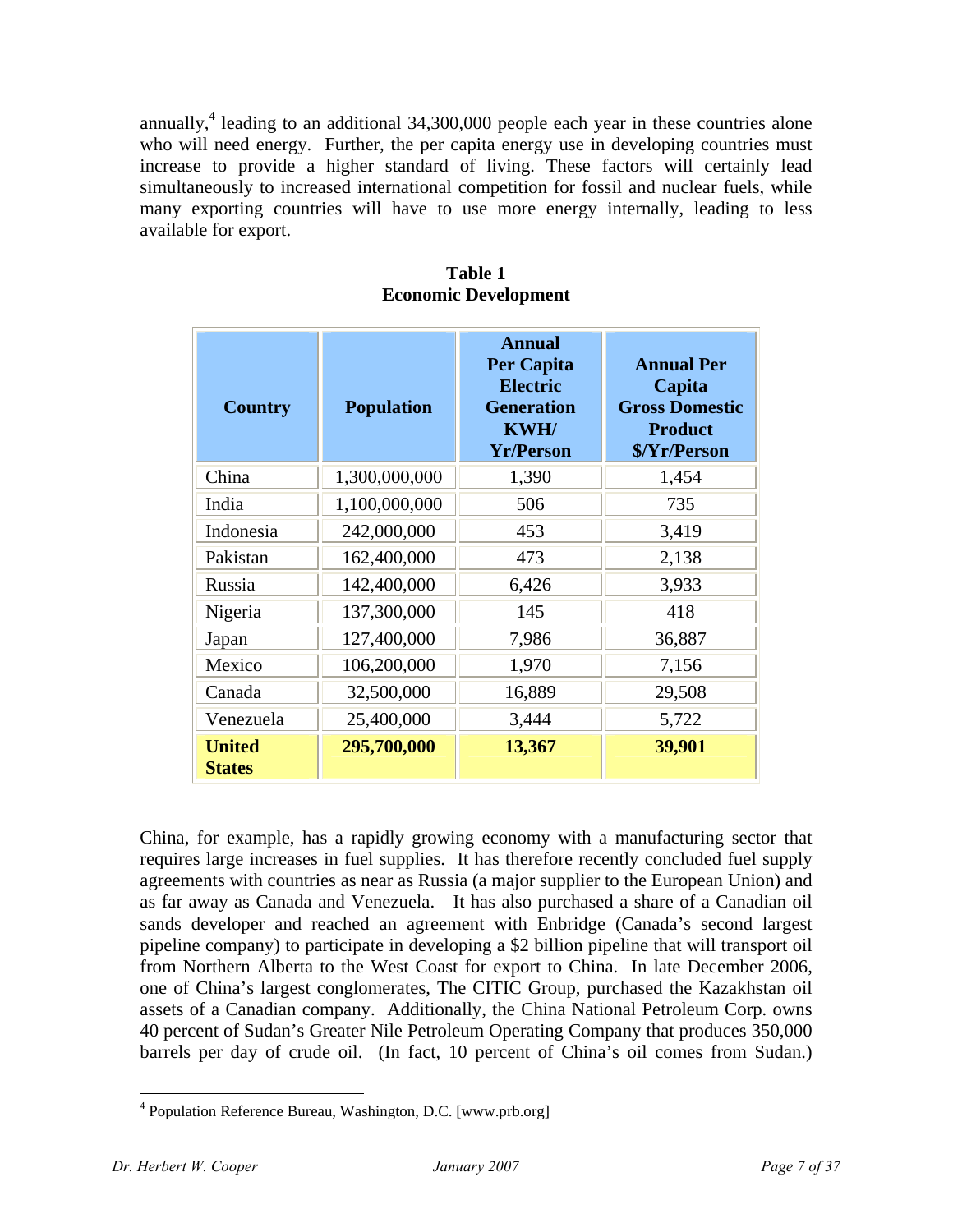Looking to insure its future, the Chinese oil and gas company (Sinopec) and the National Iranian Oil Co. (NIOC) have agreed to explore for oil and gas in central Iran, and the China National offshore Oil Corp (CNOOC) is in talks with NIOC to develop the offshore North Pars field which is estimated to have 1.4 trillion cubic meters<sup>5</sup> of gas reserves. These aggressive steps to insure its own fuel supply are certainly understandable, but do result in less oil and gas being available for other countries such as the members of the European Union.

The member countries of the European Union, unlike most other countries are experiencing a strong decline in birthrates. Not a single one, possibly excepting Ireland, is at the 2.1 births per woman that it takes to sustain a population level other than by immigration. Several members are now at rates of  $1.2$  to  $1.3$ .<sup>6</sup> Even with these low population growth rates, the European Union's primary energy demand is forecasted to increase by:**<sup>7</sup>**

Oil  $-2.0$  percent per year Gas  $-2.7$  percent per year

Coal  $-1.7$  percent per year

#### **FUEL SOURCES ARE INTERNATIONAL**

Every country has reserves, varying from miniscule to enormous, of some of the fossil fuels, and many have uranium-bearing ores. Relatively few countries, however, have them in sufficient quantity, quality, concentration and accessibility to make it economically practical to produce and export them. The reserves of fossil fuels within the European Union are shown on Table 2

| <b>Type</b>                                | <b>Proven</b><br><b>Reserves</b> |
|--------------------------------------------|----------------------------------|
| Coal - Billion Short Tons                  | 38.979                           |
| Natural Gas - Trillion Standard Cubic Feet | 113.69                           |
| Petroleum - Million Barrels                | 7,527                            |

| Table 2                                                    |
|------------------------------------------------------------|
| <b>European Union's Primary Fuel Reserves</b> <sup>8</sup> |

Estimates of reserves provided by various countries and companies are, however, somewhat questionable for several reasons.

Exports of primary fuels are certainly important revenue sources. For example, the twelve members of the Organization of the Petroleum Exporting Countries  $(DPEC)^9$ 

1

<sup>&</sup>lt;sup>5</sup> Multiply normal cubic meters by 37.33 to obtain standard cubic feet (includes different temperature bases)  $\frac{6}{5}$  Eurostat, quoted in The Naw York Times, September 4, 2006

Eurostat, quoted in The New York Times, September 4, 2006

<sup>7</sup> IEA Forecast

<sup>&</sup>lt;sup>8</sup> [U.S.] Energy Information Administration, Annual Energy Review, Table 1, 2003

<sup>9</sup> Algeria, Indonesia, Iran, Iraq, Kuwait, Libya, Nigeria, Qatar, Saudi Arabia, United Arab Emirates, Venezuela. Angola became a member on 01-Jan-07.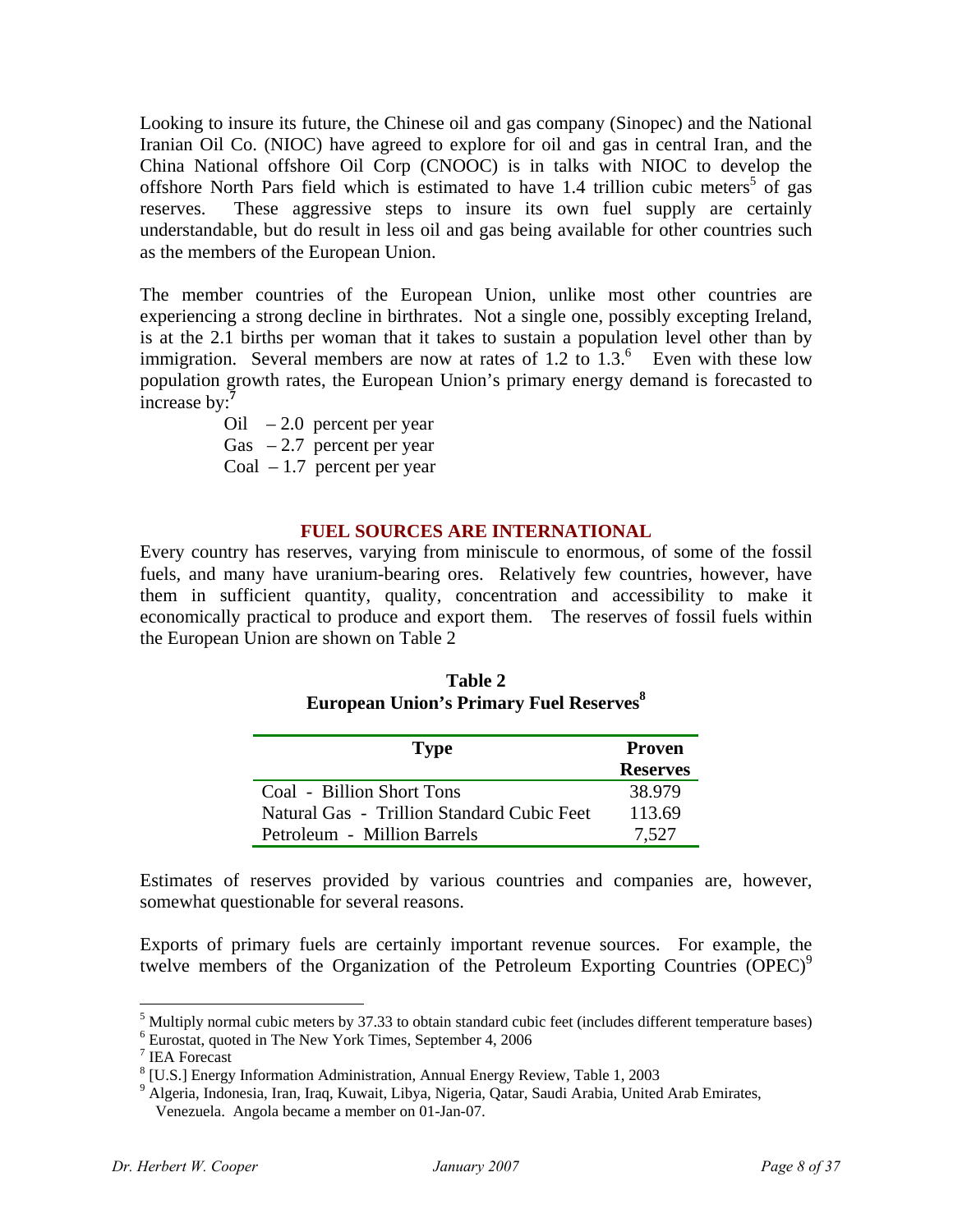derive virtually all their incomes from oil sales. Although not scrupulously adhered to, production quotas are nevertheless important, and these are assigned by OPEC based in large part on estimated reserves. Relatively few countries, however, exhibit any degree of transparency or offer data that would allow independent estimates of reserves.

In the private-industry sector, reserves shown as assets on balance sheets impact the valuation of companies, occasionally leading them to publish highly exaggerated estimates. The Royal Dutch/Shell Group had, as a notable example, overstated its reserves by 5.63 billion barrels in 2005 and had to ultimately reduce its estimate by 41 percent to 13.72 billion barrels. The United States Department of Justice is now conducting a criminal investigation of the situation.

In addition to deliberate mischaracterizations, there are in fact many technical uncertainties in estimations. These relate to the physical properties of the basin or mine, the extraction techniques and rates contemplated.

These factors, and a need for more accurate and timely data, have led to an agreement by seven organizations<sup>10</sup> and 90 countries to attempt to foster transparency by creating the Joint Oil Data Initiative (JODI) in April 2003. It assesses and consolidates the data of other groups and publishes a comprehensive database on a monthly basis showing production, demand and closing stock levels of crude oil, diesel oil, fuel oil, gasoline, kerosene, LPG and total oil.

Production of any nonrenewable material such as crude oil or natural gas comes initially from the sources that are easiest and most economical to develop and then, as these are depleted, from increasingly more difficult and more expensive sources and/or by use of more complex technologies. As development challenges are overcome, new sources will very significantly increase the availability of oil and gas, but only after perhaps five to ten years from today. In time technological and economic barriers to developing underutilized sources of fuels such as coal bed methane and sub-sea hydrates will also be overcome. This will, however, not occur within the immediate future that is the focus of this presentation. The world will not "run out" of oil or gas in the foreseeable future; prices will simply increase, perhaps dramatically, to compensate for higher extraction, transportation and refining costs. They are also likely to rise because various groups such as OPEC or individual countries such as Russia and Algeria can use their near monopoly powers to increase prices or withhold supplies from the market.

**Coal:** Although coal is widely scattered throughout the world, 81 percent of the currently economically recoverable reserves are found in six countries; the United States (27 percent), Russia (17 percent), China (13 percent) and India (10 percent), Australia (9 percent) and South Africa (5 percent). The European Union countries have only 4 percent of the world's coal reserves. Lead by Germany, Poland, Greece and the Czech

<sup>&</sup>lt;sup>10</sup> Asia Pacific Research Centre (APEC), Statistical Office of European Communities (Eurostat), International Energy Agency (IEA), International Energy Forum Secretariat (IEFS), Latin American Energy Organization (OLADE), Organization of Petroleum Exporting Countries (OPEC) and the United Nations' Statistical Division (UNSD)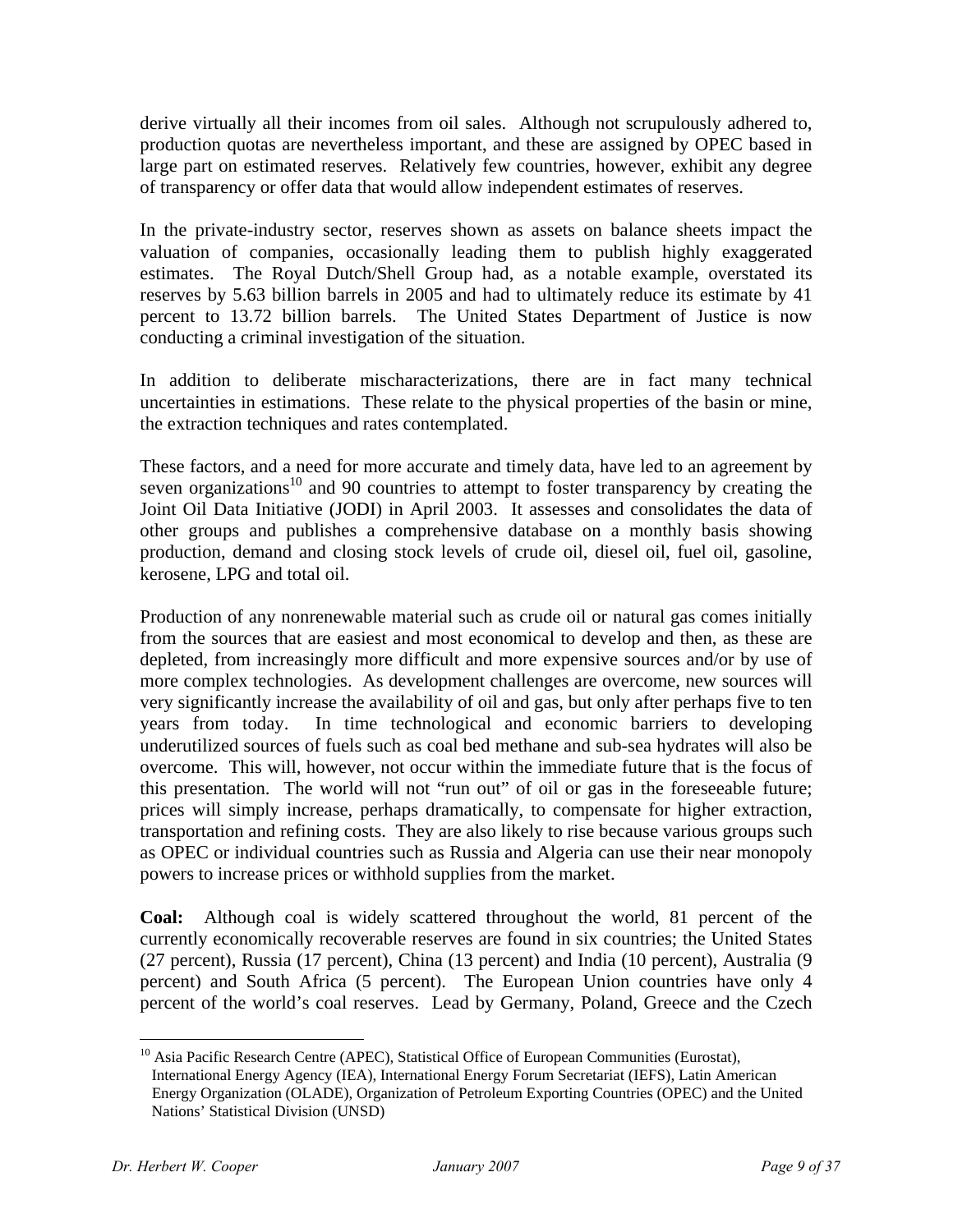Republic the European Union does produce approximately 77 percent of its total coal consumption of 837,000,000 tons. Coals, also like crude oils, differ with respect to composition to greater or lesser extents. They are broadly classified as anthracite, bituminous, and sub-bituminous, with several finer gradations. On a world-wide basis approximately 84 percent is "steam coal," used in utility company boilers for electrical production, and approximately 12 percent is "coking coal", used directly for steel production. $11$ 

Uranium: Because of its military uses, there is significantly less transparency about uranium import sources, quantities and costs than there is for hydrocarbons and coals. The major producers of newly mined and processed uranium are shown on Figure 5. Secondary sources are also significant, such as from nuclear weapons, reprocessed uranium and re-enrichment of the low concentration "tails" from enrichment plants.

## **Renewable Energy**

The European Union has set a goal<sup>12</sup> of doubling the share of energy that is provided by renewable energy from 6 percent in 1995 to 12 percent in 2010 in order to reduce the amount of hydrocarbon-based fuels consumed. One specific target<sup>13</sup> is to increase the share of green electricity from 14 percent in 1997 to 22 percent in 2010. Member countries are now experimenting with ways to accomplish this, such as use of feed-in tariffs paid by utility companies to domestic producers of Green Energy, or issuing Green Certificates that must be purchased by users, or bidding systems.

Another specific target<sup>14</sup> is to raise the share of biofuels in transport fuel market to 5.75 percent (based on energy content) of all transport petrol and diesel by December 2010. This was facilitated in part by the Common Agricultural Policy reform of 2003 that now allows direct payments for non-food crops produced on any land without loss of financial support. In June 2006, the Members of the European Parliament further established strong support for renewable energy (and efficiency improvements) by voting to devote two thirds of the non-nuclear energy research budget to these matters through 2013. Biofuel production was then further encouraged on 1 January 2007 when the European Union Parliament enacted further legislation that provides farmers with a premium of  $\epsilon 45$ per hectare of land used for producing biofuels.

Several countries, in fact, are strongly encouraging use of renewable fuels. Although producing energy from biomass is generally more expensive than from fossil fuels, even with crude oil at \$70 per barrel, utility companies in Germany, for example, are legally required to purchase electricity generated from renewable fuels, including biomass, at stated above-market prices for a 20-year period.<sup>15</sup>

<sup>&</sup>lt;sup>11</sup> The World Coal Institute, Coal Facts, 2005 Edition

<sup>12</sup>Directive 2003/30/EC

<sup>&</sup>lt;sup>13</sup> Directive 201/77/EC

<sup>14</sup> Directive 2003/30/EC

<sup>&</sup>lt;sup>15</sup> Erneuerbare Energien Gesetz, March 31, 2000, Bundesgesetzblatt I/13, p. 305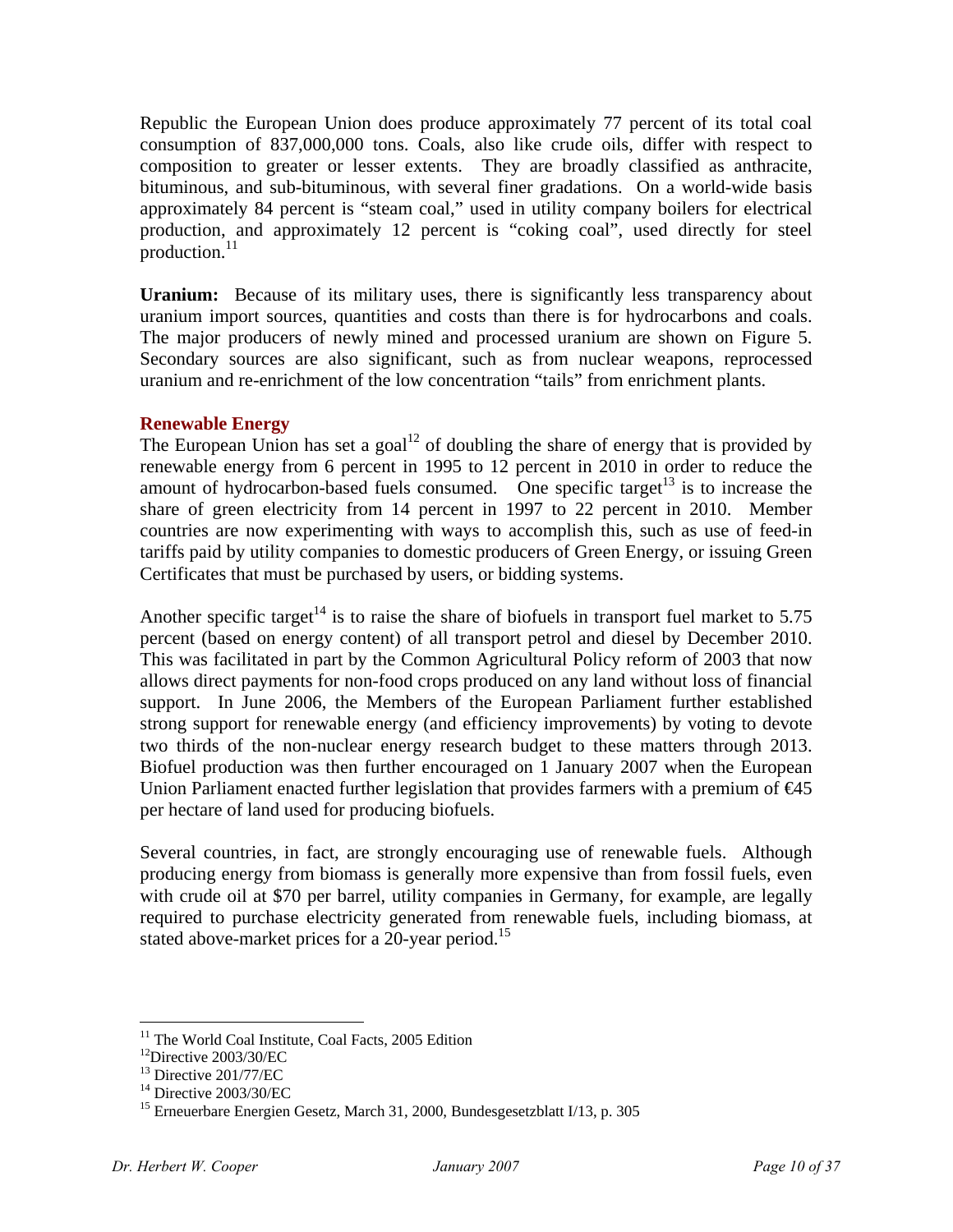**Figure 5 Uranium Producing Countries**

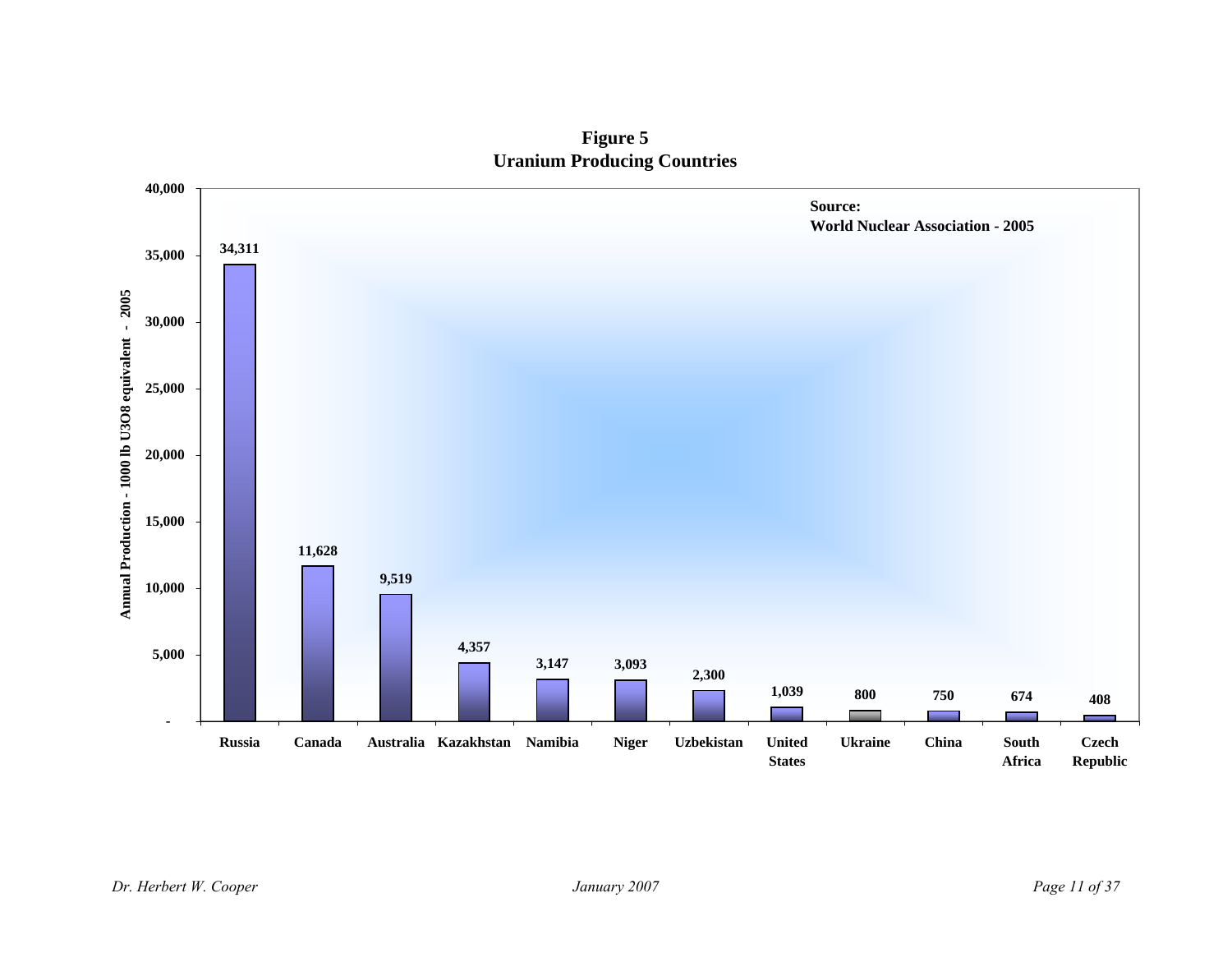Within the European Union, biomass (wood waste, straw, animal and vegetable wastes) displaced 61 million tons of fuel oil, which represents 4 percent of the primary energy used during  $2006$ .<sup>16</sup>

**Hydropower:** Hydropower is a major source of electricity throughout the world. It, however, leads to many difficult environmental and social problems and therefore, with the exception of China, will not have an important role in new electrical generation for many years.

**Solar and Wind:** These energy sources, unlike other renewables, are unquestionably environmentally benign. Economic hurdles are being overcome and, in technically suitable sites, these are being increasingly used. Currently 80 percent of all global wind power is produced in the European Union; 90 percent of this from Germany, Spain and Denmark. Much progress is being made in decreasing the high capital costs required to obtain and install these technologies. Faced with their high costs and intermittent operation, these technologies, however, also will not have an important role in new electrical generation for many years.

## **European Union Energy Imports**

**Crude Oil:** The European Union produces only about 2,160,000 barrels of oil per day<sup>17</sup> and is a net importer of crude oil. As a group, the OPEC countries have the world's largest hydrocarbon reserves and are the largest exporters, accounting for approximately 45 percent of the European Union's crude oil imports. As critical as OPEC is however, the European Union obtains crude oil and hydrocarbon products from many other countries, particularly including Norway and Russia, which are not members of OPEC. During 2005 the European Union used 14,738,000 barrels per day, of which 2,911,000 were internally produced and 11,827,000 were imported.

**Natural Gas:** The European Union (mainly The Netherlands and the UK) produced approximately 6,250 billion cubic feet of natural gas in 2006.<sup>17 above</sup> It, however, is also a net importer of natural gas which comes primarily from Russia (40 percent), Algeria (30 percent) and Norway (25 percent.) During 2005 the European Union used 17,041 billion cubic feet of natural gas, of which 6,447 were internally produced and 10,594 were imported. $18$ 

**Liquefied natural gas:** Liquefied natural gas (LNG) is the fastest growing segment of the energy sector throughout the world, averaging 10 percent per year. The world's major LNG producing countries are Qatar, Indonesia, Malaysia, Algeria and Australia. The total European Union imports of LNG, as shown on Table 3, were 40.9 billion cubic meters in 2005, which represents approximately 23 percent of the world's total.

<u>.</u>

<sup>&</sup>lt;sup>16</sup> Euractiv, Biomass Action Plan, www.euroactiv.com/en/energy/bio-action-plan/article-155362, updated 4 January 2007

<sup>17</sup> Oil & Gas Journal, Page 62, January 8, 2007

<sup>&</sup>lt;sup>18</sup> Eurogas, Statistics 2005, pages 25 and 28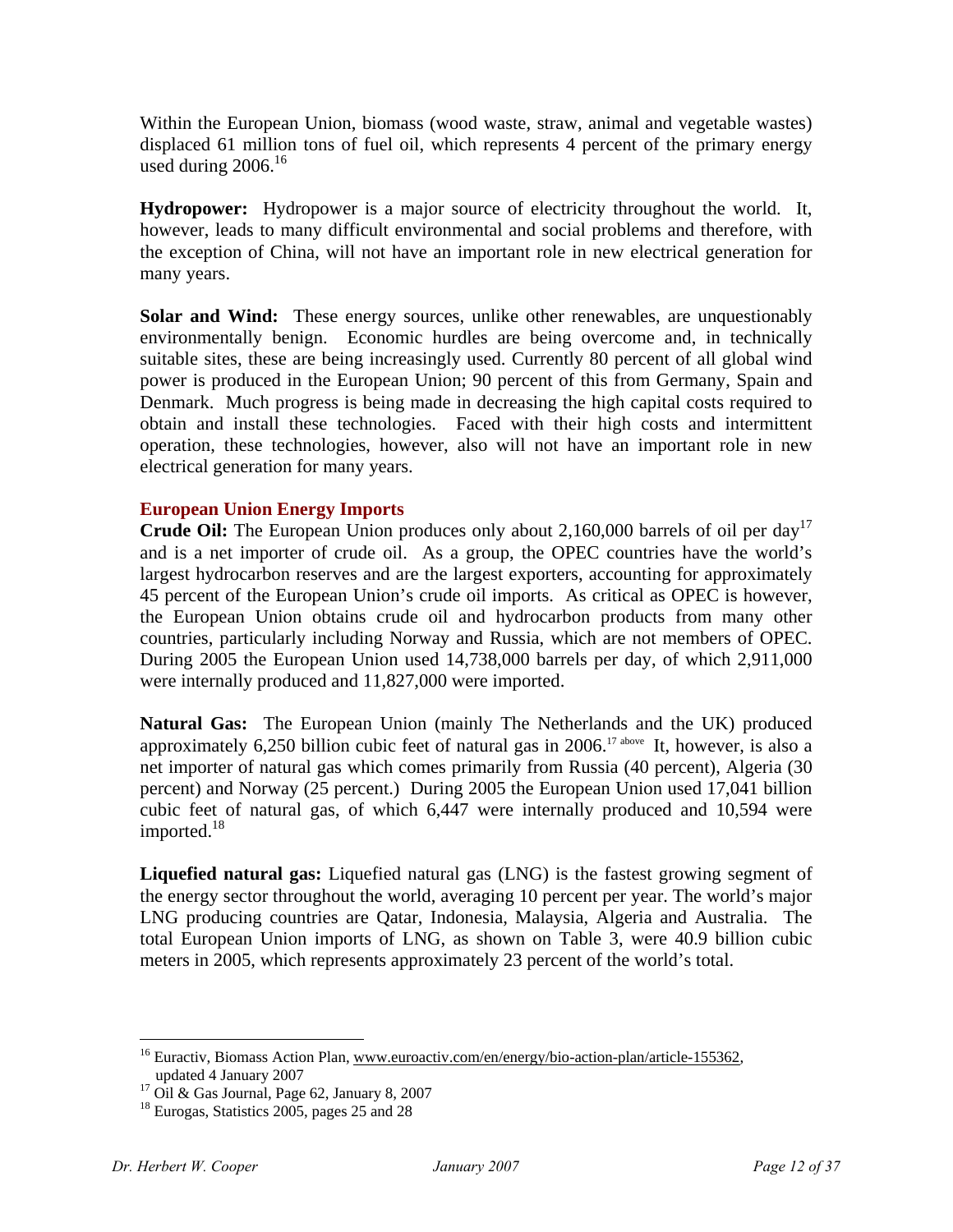Unlike natural gas delivered by pipelines, LNG delivered by ships can be readily diverted to another destination for operational or financial reasons; this is not an extremely unusual occurrence.

| <b>Importing</b><br><b>Country</b> | <b>Billion</b><br><b>Cubic Meters</b> | <b>Percent of World's</b><br><b>Total LNG Imports</b> |
|------------------------------------|---------------------------------------|-------------------------------------------------------|
| <b>Spain</b>                       | 21.4                                  | 12.1                                                  |
| <b>France</b>                      | 12.2                                  | 6.9                                                   |
| <b>Belgium</b>                     | 2.5                                   | 1.4                                                   |
| <b>Italy</b>                       | 2.3                                   | 1.3                                                   |
| Portugal                           | 1.6                                   | 0.9                                                   |
| <b>United Kingdom</b>              | 0.5                                   | 0.3                                                   |
| Greece                             | 0.4                                   | 0.2                                                   |
| <b>Total:</b>                      | 40.9                                  | 23.1                                                  |

## **Table 3 European Union Imports OF LNG<sup>19</sup>**

**Uranium:** Because of its military uses, there is significantly less transparency about uranium import sources, quantities and costs than there is for hydrocarbons and coals. Nevertheless it is clear that although the Czech Republic, Germany and France produce small amounts, the European Union imports virtually all of the natural uranium it consumes.

**Coal:** The use of coal has declined very substantially in Western Europe because of the increased availability and use of natural gas, and in the Eastern European countries because of their deteriorating economies. The European Union, as a whole, is a net importer of steam coal for producing electricity and of coking coal for the steel industry's blast furnaces. During the twelve-month period ending June 30, 2006, imports were approximately 143,994,000 and 38,017,000 metric tons, respectively.<sup>20</sup> The largest coal imports into the European Union came from South Africa, The United States, Australia and South America.

## **II - THE ENERGY-RELATED ISSUES**

## **ENVIRONMENTAL**

 Although the production and use of fuels leads to environmental challenges with respect to solid and liquid discharges, the major long-term issue is that there is overwhelming evidence that global warming is occurring at an alarmingly dangerous rate, that carbon dioxide is a major contributor, and that emissions of it must be reduced. These have lead

<sup>19</sup> Table 2, LNG Observer, 3(3), July-September 2006

<sup>&</sup>lt;sup>20</sup> Directorate General for Energy and Transport, European Commission, B-1049, Brussels (available at http://EC.Europa.European Union)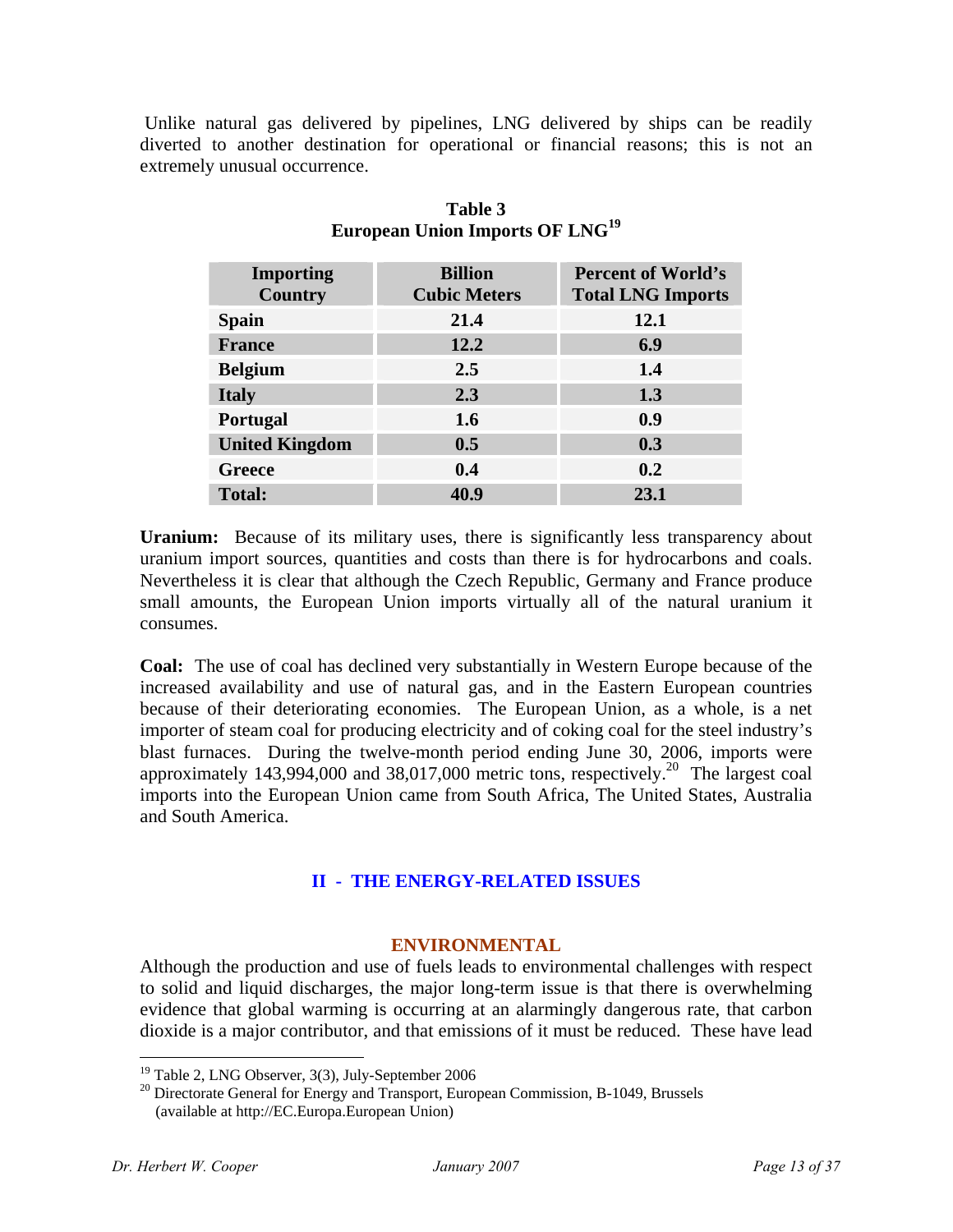to the Kyoto Protocol, which the European Union has ratified as a binding obligation, that calls for a reduction of greenhouse  $\frac{1}{2}$  emissions to 92 percent of those experienced during 1990.

The European Commission has set a goal of meeting the requirements of the Kyoto Protocol partly by increasing the efficiency of generation and usage and partly by increasing the amount of renewable energy used. Taking a coordinated approach to climate change and meeting the terms of the Kyoto Protocols, a European Union-wide  $CO2$  cap-and-trade system (with quotas for six key industries<sup>22</sup>) and a European Unionwide renewable energy approach, including a Biomass Action Plan<sup>23</sup> have been enacted. It appears, however, that actual emission reductions will fall short of requirements, and additional investments of  $\epsilon$ 1.6 billion per year will be required to meet the 12 percent target by 2010. Germany's decision to exempt its coal mines from Kyoto requirements will only exacerbate the situation.

Among the elements of various energy-related plans that will be announced during 2007 are offering rewards through tax credits for increases in efficiencies of using energy. Member countries, however, have always been categorically opposed to any effort to interfere with their sovereign rights to set their own tax policies and rates. It will be very difficult, if not impossible, to obtain agreement on this approach. It will, likewise, be difficult to arrive at a harmonized approach to implementing penalties for polluters.

## **FUEL PROCESSING PRESENTS BOTTLENECKS**

**Crude Oil:** All crude oils differ to greater or lesser extents with respect to composition. As cumulative production from a given basin increases, the next incremental quantities tend to be heavier, requiring more intensive processing, limiting refinery production rates, and yielding less of the desirable materials. Newly produced crude oils now being marketed also tend, in many cases, to contain high percentages of sulfur and therefore can not be processed in many refineries. Desulphurization capacities in refineries are definitely constraints. Other problems with many newly produced crude oils include high amounts of water and salts which can overwhelm crude oil desalters, and high acid contents, leading to unacceptable corrosion rates. These and other problems that limit the usefulness of many crude oils, together with a lack of spare refining capacity throughout the world, are causing bottlenecks in the crude oil supply chain.

**Natural Gas:** Natural gases, like crude oils, differ with respect to composition to greater or lesser extents. Processing, however, is simpler, most often limited to removing hydrogen sulfide and carbon dioxide by well established solvent absorption processes, adjusting the volumetric heating value by adding compounds, drying and adding odorizers. Many gas plants are integral parts of oil refineries; excess gas plant capacity is not known.

<sup>&</sup>lt;sup>21</sup> Carbon dioxide (CO2), methane (CH4), nitrous oxide (N2O), hydrofluorocarbons (HFCs),

perflourocarbons (PFCs) and sulphur hexafluoride (SF6)

 $^{22}$  Production of brick, cement, energy, glass, paper/cardboard, steel

<sup>23</sup> COM(2005) 628 7.12.2005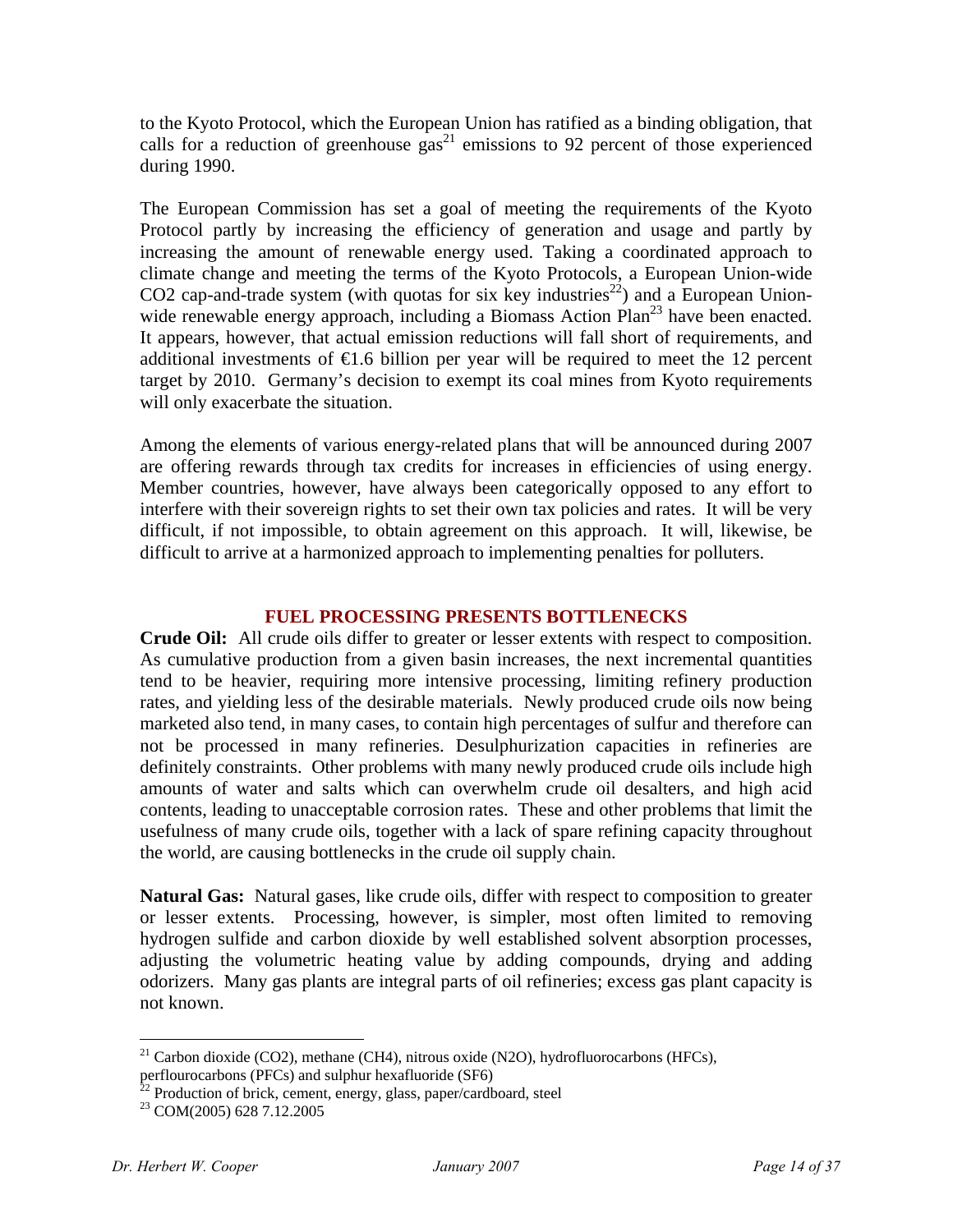**Liquefied Natural Gas (LNG):** LNG is an internationally used commodity that is produced in the exporting countries by using large-scale liquefaction plants that operate at very low temperatures. The LNG is then delivered by specially designed ocean-going tankers, then regasified by heating it at the receiving terminals and finally introduced into the gas distribution pipeline system. LNG as usually produced, however, has a relatively high concentration of ethane and heavier hydrocarbons, leading to volumetric heating values that do not fall within the limits required for various markets. Regasification plants therefore also contain processes for adjusting the heating value of their product. Although it is possible to deliver LNG to an end-user for local on-site use, in fact however, virtually all imported LNG is regasified at the import terminal.

 Liquefaction facilities are very capital intensive and are experiencing rapidly increasing costs. They, moreover, have experienced various startup and operating problems. Currently the world has a liquefaction capacity in mid-2006 of 184 million tons per year. Receiving terminals, however, are operating at approximately 90 percent of production capacity.<sup>24</sup> Today's bottleneck is thus inadequate liquefaction capacity.

**Uranium:** Nuclear fuel results from converting naturally occurring uranium ore to the more concentrated product,  $U_3O_8$ , commonly known as yellowcake. This is then further processed by chemically converting it to uranium hexafluoride and enriching its U-235 concentration in a gaseous diffusion or a gas centrifuge plant to a level of 3 percent to 5 percent for commercial power reactors, and simultaneously producing a "waste stream" (tail) of 0.35 percent U-235. An alternate approach is to downblend (dilute) highly enriched uranium from military surpluses from the former Soviet Union and United States to produce the required lower concentration. Ex-military material now, in fact, provides 45 percent of the utility market's needs.25 Downblending obviously has a major political component.

The enriched uranium is then converted into uranium dioxide,  $UO<sub>2</sub>$ , fabricated into small pellets, and then into larger fuel assemblies for use in reactors.

The work required to enrich uranium is commonly expressed as Separative Work Units  $(SWU)$ ;<sup>26</sup> the capacity of a uranium enrichment plant is commonly expressed as SWU per year, analogous to a refinery's capacity being expressed as barrels per day. Because of its military significance, the world-wide SWU capacity can not be precisely established from the open published literature. The International Atomic Agency, however, lists the capacity of eight countries (plus"others"), totaling  $51,750,000$  SWU as of  $2006<sup>27</sup>$  These are shown on Figure 6, on which it can be seen that four of them, although with relatively

1

<sup>&</sup>lt;sup>24</sup> Flower, A., Will 2007 dispel disappointment sown by 2006?, LNG Observer, January –March 2007 <sup>25</sup> World Nuclear Association, Uranium Markets, October 2004

<sup>&</sup>lt;sup>26</sup> SWU (more precisely, Kg-SWU or Lb-SWU) is a mathematical function relating work requirement to the quantities of feed, product and waste materials, and their concentrations. Typically, it takes 4.3 SWU to produce 1 kilogram of 3.5 percent U-235. A 1,000 MW reactor requires approximately 100,000 to 120,000 SWU per year.

<sup>27</sup> International Atomic Energy Agency, Vienna, Austria, Nuclear Technology Review, Table III-2, p. 79, 2006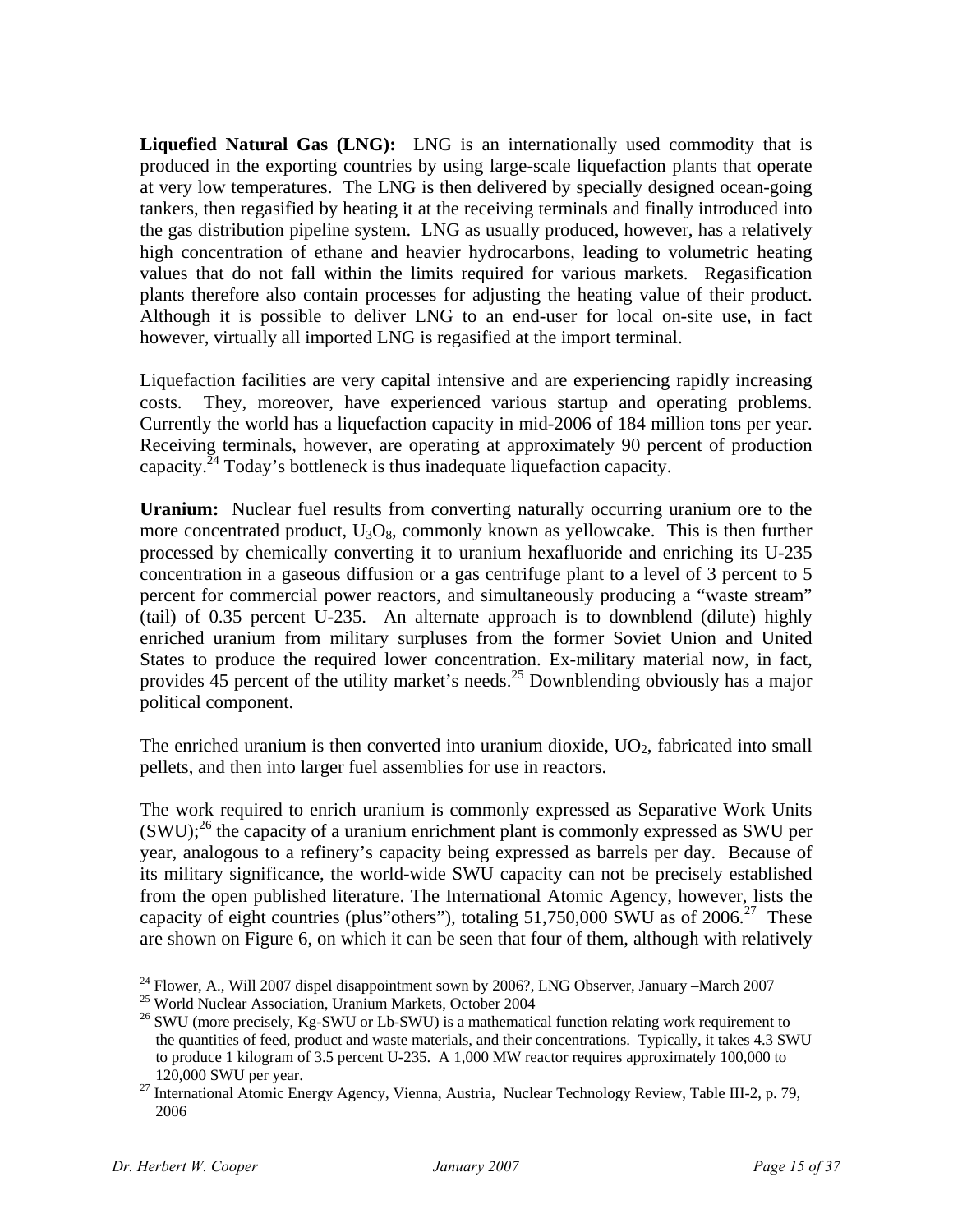## **Figure 6 Separative Work Units (By Country)**

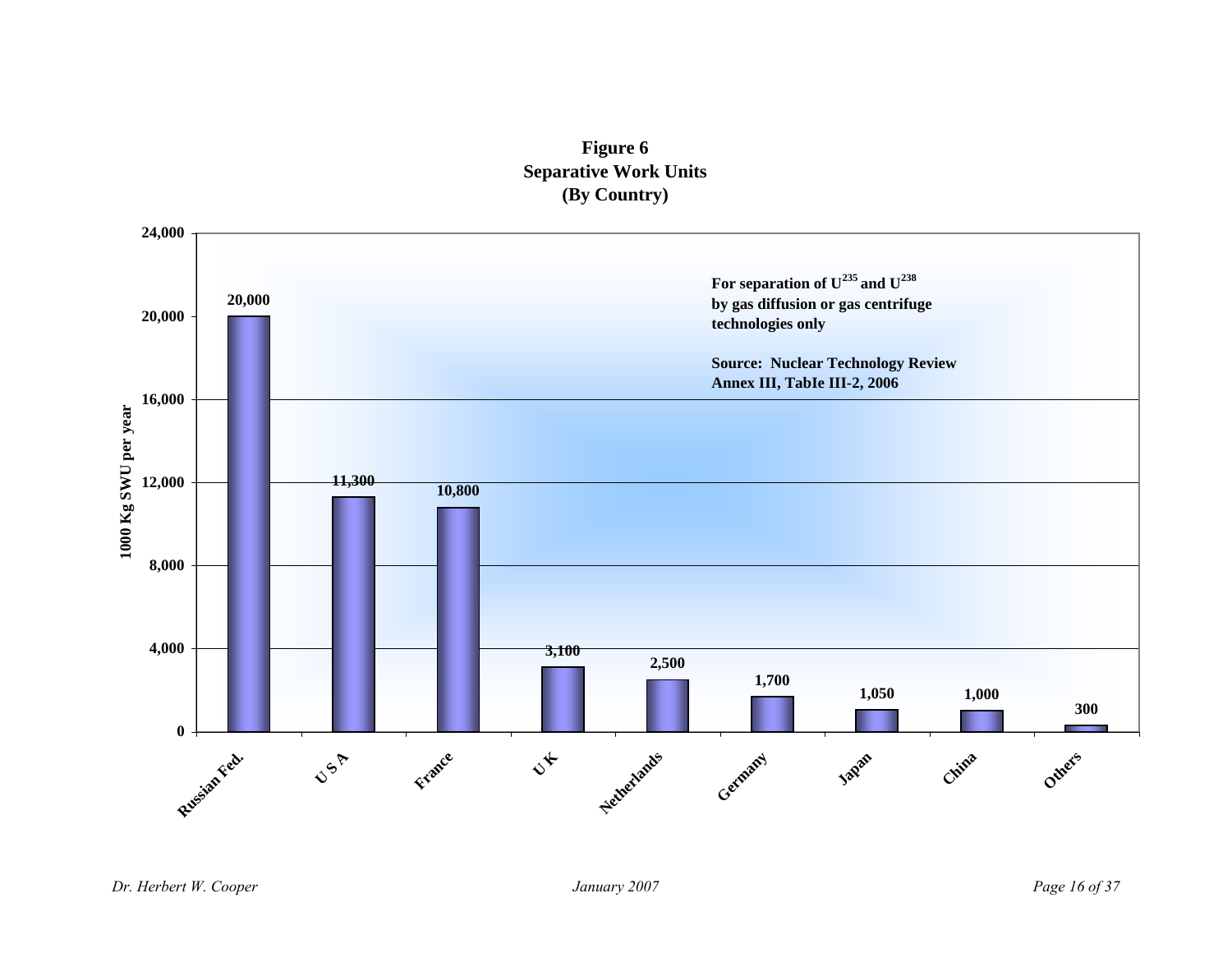small capacities, are members of the European Union. Assuming no significant changes in the cost of producing and shipping uranium hexafluoride, the concentrations of products leaving the enrichment plants, and, importantly, that downblending activities continue, then the current enrichment demand can be comfortably met for several more years. Capacities for conversion of yellowcake to  $UF<sub>6</sub>$  and for fuel fabrication are also being met. $^{28}$ 

Conversely, various European Union member countries do possess capacities for handling the enrichment of uranium and fabrication to fuel pellets and assemblies.

World-wide uranium mining capacity is now only providing 55 percent of today's demands by 441 civilian nuclear power plants for uranium oxide. The balance is supplied from utility company stockpiles or recycled military material. This, however, will become increasingly difficult to maintain since utility stockpiles have been drawn down, China has announced it will build 29 additional nuclear power plants by 2020 and India announced it will build 8 additional nuclear power plants by 2017; permits and financing have been secured for these. Russia, moreover, has decided to limit its uranium exports to conserve nuclear resources for the 25 nuclear power plants it plans to build by 2020.

Two countries, Iran and North Korea, have announced that they will proceed with vertically integrated nuclear facilities, including the enrichment activities. These, of course, have major political dimensions that are beyond the scope of this paper.

A new European nuclear power plant is now being constructed in Finland, and Romania has started work on a plant that was abandoned on 1990. Approvals for new nuclear power plants have been given by France and Bulgaria, and the Czech Republic is planning two more within the next few years. Additionally, the UK and Germany are reconsidering their decisions to not construct and operate new nuclear power plants. Regardless of the outcome of the enrichment dispute, the additional nuclear power plants that are coming online or have secured the necessary approvals will require additional enriched uranium.

Increasing demand has resulted in the price of Uranium increasing from \$18 in the 1990s to \$62 in mid-2005 to \$112 per kilogram of uranium in May 2006.<sup>29</sup> It is therefore not at all clear what the price of nuclear fuel will be in the future, or for how long the supply of nuclear fuel assemblies will be adequate. It is noted that the Environmental Permitting process for virtually all parts of the nuclear fuel cycle is lengthy.

**Coal:** The coal mining industry is experiencing two serious problems. The major longterm issue, as noted above, the European Union's commitment meeting the requirements of the Kyoto Protocol. Combustion of coal unfortunately produces 80 percent more carbon dioxide (a greenhouse gas) per unit of energy than from natural gas and 20

<sup>1</sup>  $^{28}$  Euratom Supply Agency, Analysis of the Nuclear Fuel Availability at European Union Level from a Security of Supply Perspective – Final Report of the task Force, June 2005

<sup>29</sup> Ux Consulting Company (www.uxc.com)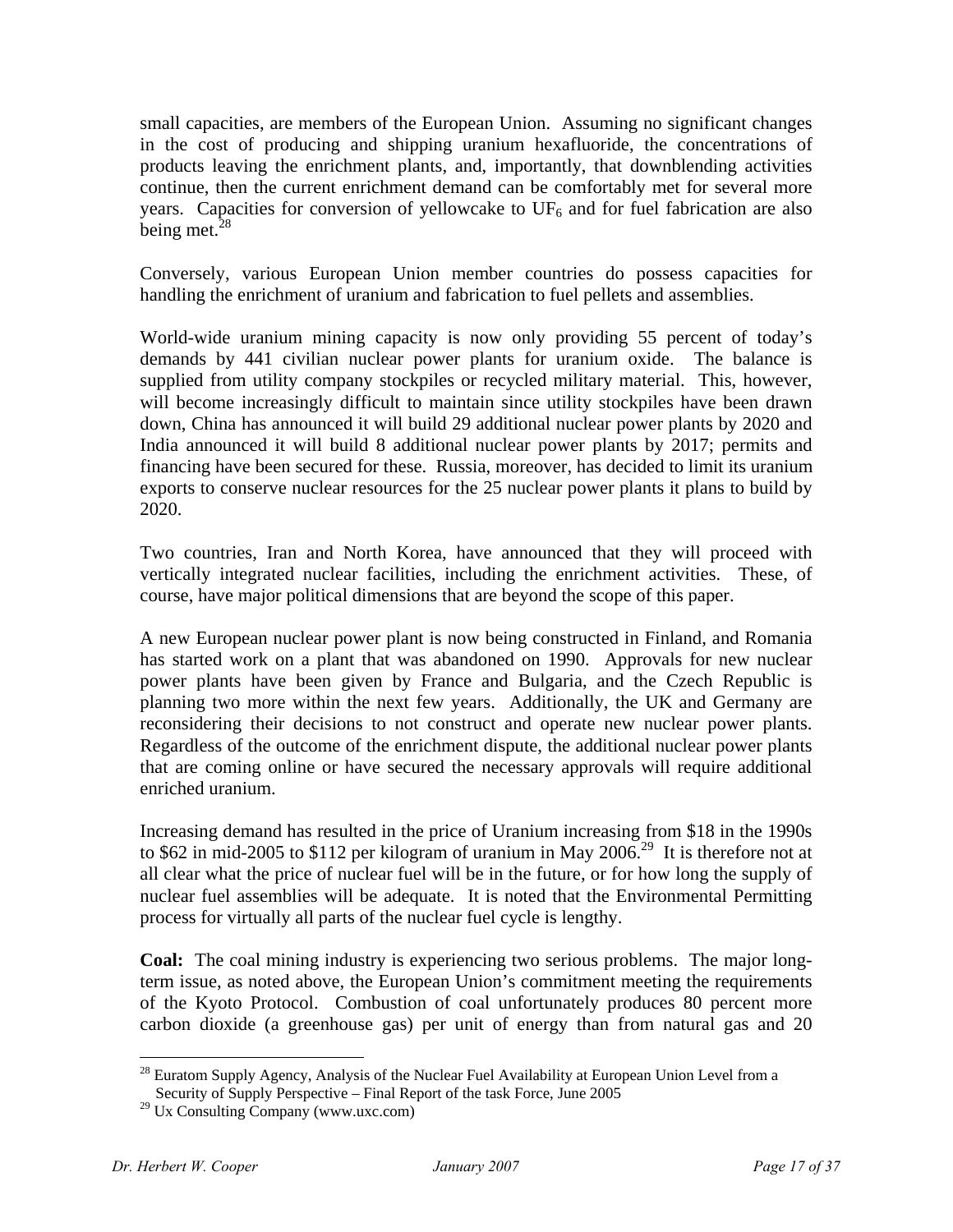percent more than from residual fuel oil. Much theoretical and research effort is underway to develop practical processes to capture and sequester the carbon dioxide from power plants. To date, however, no large-scale processes have been shown to be technically or economically practical.

 A second issue is that key mining components such as specialty steels and the very large tires used on mine trucks have become scarce throughout the world, and in some cases unavailable at any cost; this could become a major bottleneck. The extent to which coal production could be increased if necessary is not clear. Coal preparation plant capacity and the coal transportation system may limit producers' ability to deliver substantial amounts of additional coal.

## **FUEL PIPELINE TRANSPORTATION PRESENTS A BOTTLENECK**

Although promising discoveries of new oil and gas fields occur throughout the world, often in remote and harsh locations, they will be useless unless their raw products can be moved to refineries. Crude oil and liquid products are transported from the oil wells to refineries by combinations of pipelines and ocean-going tankers, and to a smaller extent by trucks, railroads and barges. Each mode has a critical role.

Although the international shipping industry has a history of boom and bust cycles, it appears that trans ocean shipping will not be a weak link in the energy supply chain.

**Pipelines:** Pipeline transportation is important, and usually the only economically feasible possibility, for moving large amounts of crude oil or gas from interior wells to ports. Examples that are particularly important to the European Union include the 840,000 barrel per day *Baltic Pipeline System* connecting Western Siberia to the Gulf of Finland, and the *Caspian Pipeline Consortium* that transports approximately 400,000 barrels per day from Kazakhstan's northern Caspian Sea basin across Russia to Novorossiysk on the Black Sea. The crude oil, from both of these pipelines then moved by ocean-going tankers to the international market. Kazakhstan has now started flow through a new pipeline that carries oil to Western China, allowing export that does not cross Russia. The *Baku-Tiblisi-Cehan Pipeline* is also now in service and will soon carry 1,000,000 barrels per day 1,100 miles from Azerbaijan through Georgia to the Ceyan Terminal on the Mediterranean coast of Turkey, avoiding the tanker congestion delays in the Turkish Straits. Approximately 1,200,000 barrels of crude oil per day are also delivered to Eastern Europe by Russia through the *Druzhba (Friendship) Pipeline*.

Fuel gas is transported internationally and within most countries through a series of pipelines. Currently, the world's largest gas exporter, Russia, sells 565 billion cubic feet per year to European customers, delivered through Turkey via the 750-mile long *Blue Stream Pipeline*, 246 miles of which is located beneath the Black Sea at a depth of 7,000 feet. Gazprom and its minority partners, BASF and E.ON, have started construction of the *Nord Stream Pipeline* (formerly the North European Gas Pipeline) that will connect an existing Russian gas pipeline network to the port of Vyborg on the Gulf of Finland, and then under the Gulf and the Black Sea to Greifswald in Northeastern Germany, with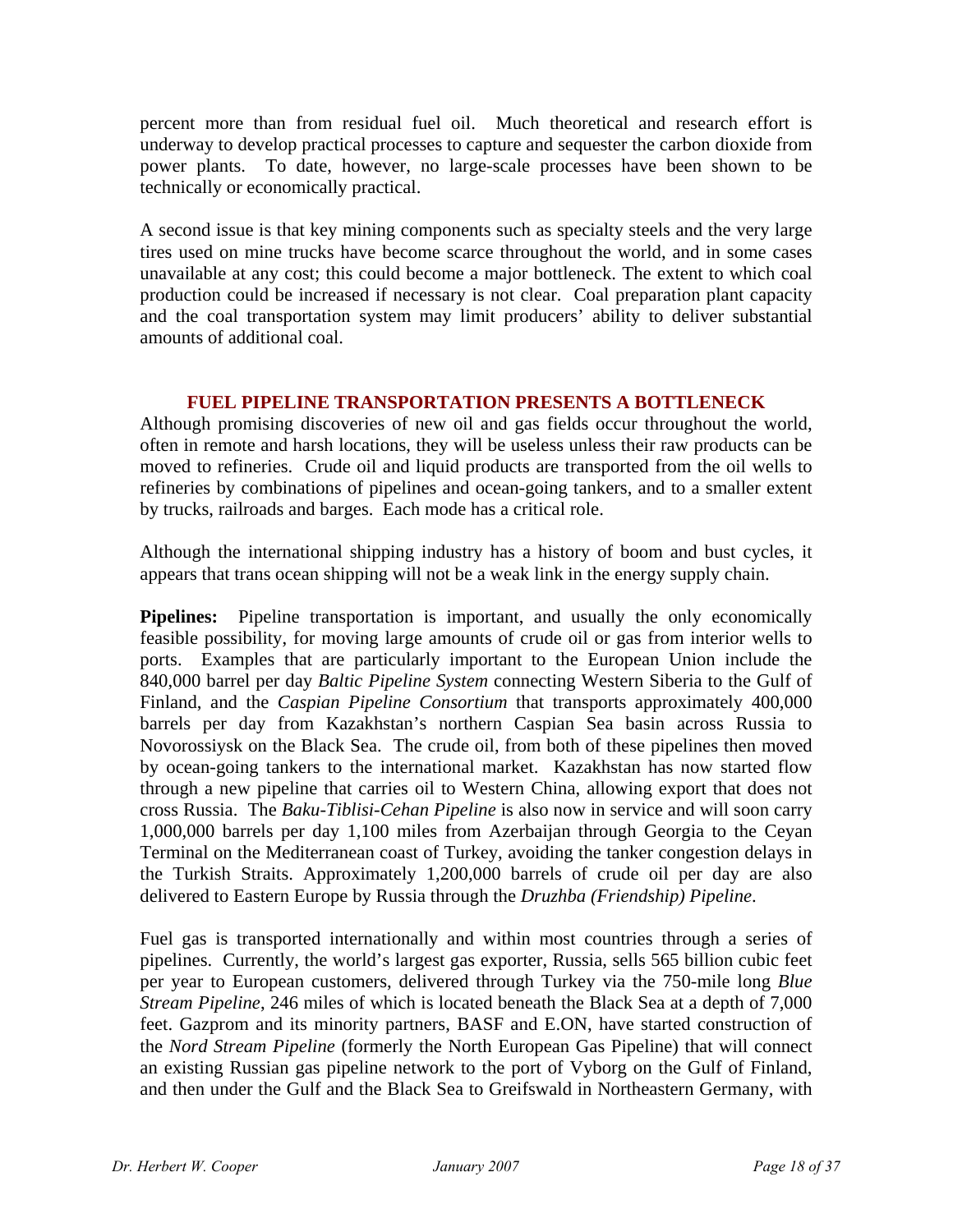an initial capacity of 970 billion cubic feet per year. An important strategic consideration is that this route bypasses Belarus, Estonia, Poland, Latvia, Lithuania and Ukraine. Polish Prime Minister Kaczynski has expressed his objection that it will make the current pipeline irrelevant, eliminating transit fees that his country receives. Gerhard Schröder, formerly Chancellor of Germany, has been appointed Chairman of the pipeline company.

Continental Europe also receives large amounts of natural gas via pipeline from two other sources. *The Enrico Mattei Pipeline*, (formerly named the Trans-Mediterranean (Transmed) Pipeline) carries 900 billion cubic feet of gas per year from Algeria via Tunisia, 96 miles of which pass under the Mediterranean Sea at a depth of 2,000 feet, to Sicily and mainland Italy. The *Pedro Duran Farell (PDF) Pipeline*, (formerly named the Maghreb-Europe Gas (MEG) Pipeline) carries 300 billion cubic feet of gas per year from Algeria via Morocco, 28 miles of which pass under the Strait of Gibraltar at a depth of 1,312 feet, to Cordoba, Spain. Additionally, the *Trans-Pyrenean Pipeline* carries 120 billion cubic feet per year of gas from Norway through France to Calahorra Spain.

Baku-Tbilissi-Ceyhan (BTC) Pipeline opened on 25-May-2005. It connects Azerbaijan capital on Caspian Sea with Ceyhan, Turkey on East Mediterranean coast. Importantly from an energy security viewpoint, it bypasses Russia. Possible accession of Turkey into European Union and bilateral trade with Azerbaijan, Georgia, Kazakhstan and Turkey form the political context of BTC.

Within Europe, Norway will soon supply up to 2.5 billion standard cubic feet per day of natural gas to the United Kingdom, which is 20 percent of the UK's consumption. This will flow through the new Langeled Pipeline, completed in May, 2006, which originates in Nyhamna, Norway and terminates at Easington, UK. The 44-inch diameter, 745 mile long pipeline is the longest offshore unit ever constructed. As another recent European inter-country development, the gas grids of Spain and France can now send or receive 17.7 billion standard cubic feet per day of natural gas from each other through the new Euskadour Interconnection.

The Nabucco gas pipeline is possible new project with strong geopolitical and economic components. It would bring 30 billion cubic meters per year of gas from Azerbaijan through Romania, Bulgaria and Turkey to Austria, all of which have agreed to support its successful completion. This 3,300 kilometer pipeline is capital intensive, requiring an estimated 4.8 billion Euro investment. By mid-June 2006 the European Investment Bank indicated that it would finance one-third of the cost, and expectations are that the remainder will come from the European Bank for Reconstruction and Development and private investors. It remains to be seen how they assess the political stability of the Caspian region, and of Azerbaijan itself that is in the midst of a separatist movement by its Armenian minority in Nagorno-Karabakh. Gazprom naturally opposes the project and is actively seeking investors for an extension of its Blue Stream Pipeline to transport gas through the Balkans to Hungary.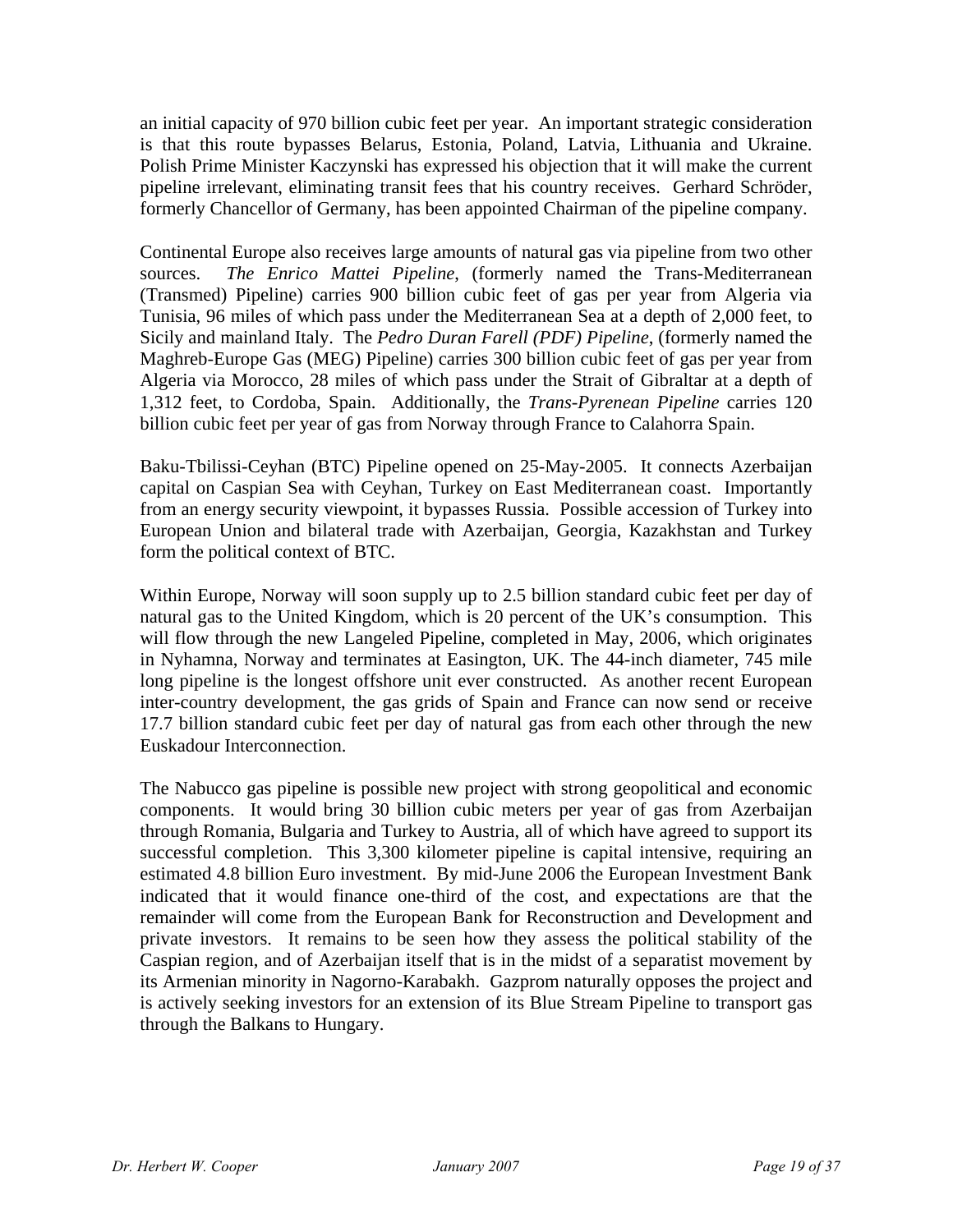#### **SUPPLY CHAIN VULNERABILITIES**

The European Union countries have substantial inter-country electricity ties. France, for example exports, as an annual average, approximately 8,100 megawatts while Italy imports approximately 5,000 megawatts. Almost all countries experience electricity disruptions either routinely or rarely. These, nevertheless, are almost always intra-country events, and, while occasionally serious, will not be discussed further herein.

#### **Natural disasters**

The world's primary energy supply and delivery system may be disrupted be numerous unfortunate and unplanned factors such as hurricanes, earthquakes and abnormally low and long duration freezing temperatures. These may occur anywhere in the world and, if sufficiently severe, will impact the energy situation in all countries.

While not at all minimizing the tragedies that arose from the 2004 tsunami in Southeast Asia, the entire world would have suffered greatly from an extreme fuel shortage if it occurred further east at the Strait of Malacca, through which 25 percent of the seaborne crude oil flows by tanker. The Strait is also quite important for coal shipments as well as other dry materials such as grains.

Less awesome and destructive, floods and severe thunderstorms routinely interfere with railroad shipments. Hurricanes and cyclones fall between storms and tsunamis with respect to the misery and damage they can cause. Hurricanes Ivan, Katrina and Rita struck the major gas and oil producing and processing regions of the United States, leading to massive losses and shut-ins. Similarly, during 2006 there were precautionary suspensions oil and gas production in Australia due to cyclones Claire and Hubert.

While weather effects on oil and gas facilities are dramatic, other sectors may also be affected. Unusually high rainfalls in the first half of June 2006 led to flooding of Australia's Ranger uranium mine, reducing production by 30 percent. Similarly, all uranium production operations in Australia's Northern Territory were stopped as a precaution before the arrival of cyclone Monica.

Unusually cold weather can lead to fuel supply disruptions on an international basis. For example, as shown dramatically in mid-January 2005, when temperatures in Russia and Eastern Europe fell to -20 to -30 degrees F, the coldest since 1927, demand for gas naturally rose. Attempting to cope with its own internal needs and weather-related production difficulties, Russia had to reduce its exports to various European countries by 5 to 20 percent.

#### **Strikes, anti-governmental actions and international disputes**

Refineries and pipelines have been shut down by strikes and protests due to economic disparities in many countries including Bolivia, Mexico and Venezuela.

They have also been subject to anti-government protests, violent civil wars and separatist movements, inter-ethnic tensions in Algeria, Chechnya, Georgia, Indonesia, Iran, Iraq, Nigeria, Pakistan and Sudan.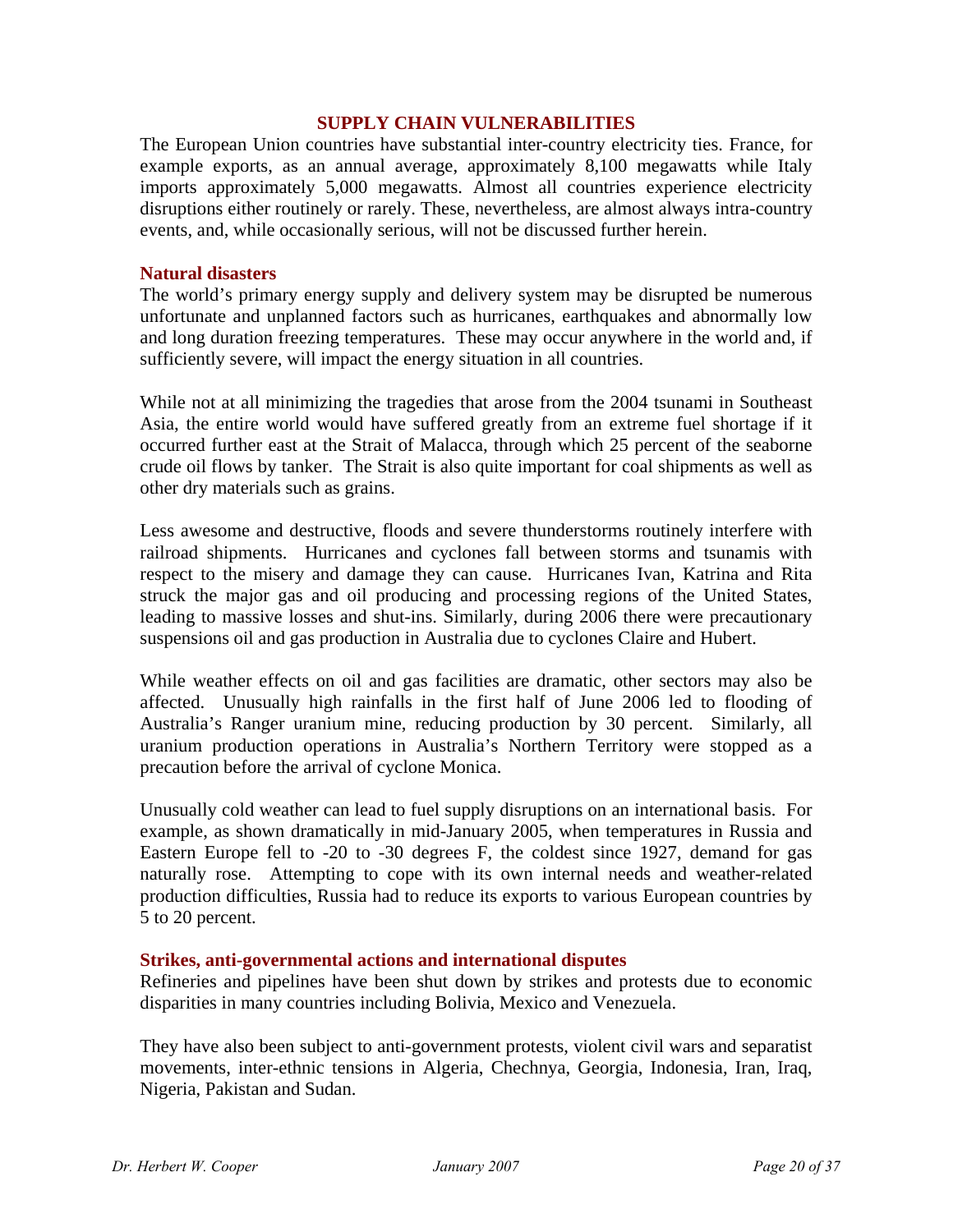Several unresolved boundary disputes are potentially serious problems. In the Far East, these include those between China and Japan concerning natural gas rights to the Chunxiao gas field in the East China Sea. Japan and Russia each claim sovereignty over several islands, called the "Northern Territories" by Japan and the "Southern Kurils" by Russia. One-third of the common border between Georgia and Russia has not been defined.

In the Mideast, Iran and the United Arab Emirates each claim ownership of three islands in the Strait of Hormuz, and Iran, Saudi Arabia and Kuwait each claim partial ownership of a huge offshore gas field, called "Arash" by Iran and "Dorra" by the other two countries. Algeria and Libya have a dormant dispute about 32,000 square km in Southeastern Algeria. Algeria also rejects Moroccan administration of the Western Sahara where 102,000 refugees live in camps in Tindorf, Algeria; each accuses the other of supporting militias and arms smuggling.

Iran is certainly a major supplier of crude oil, exporting approximately 2,700,000 barrels per day. It, however, is involved in a serious dispute with the United Nations concerning its nuclear enrichment activities. The confrontation escalated when Iran removed United Nation's seals from, and is not allowing inspection of, its Natanz enrichment plant. Obviously, Iran's strongest bargaining tool is its ability to withdraw a substantial amount of crude oil from the international marketplace. This would lead to a worldwide inability to satisfy current demands, even if all other producers maximized their production, a politically difficult decision to expect. In 2006 Iran unilaterally repudiated a price clause in an Iranian-Indian LNG project, leading to a lack of confidence in its reliability.

## **Terrorist attacks**

A relatively new concern is that a terrorist group will deliberately interfere with production and/or international transportation of fuel. Given its importance to the world's economy and indeed civilization itself, it is a tempting target for many groups.

Many international terrorist groups have indicated that they consider all Westerners and their properties to be legitimate targets, and in fact have proclaimed it a duty to attack them. One well known terrorist stated:<sup>30</sup>

*"Take jihad to stop (the Americans) from getting hold of the oil. Concentrate your operations on the oil, particularly in Iraq and the Gulf."* 

Another group indicated: $31$ 

*"We are capable and determined to destroy the ability of Nigeria to export oil."* 

Components of the energy infrastructure have, in fact, been sabotaged by terrorist attacks in many countries notably including Kuwait, Nigeria, Pakistan, Saudi Kingdom and Yemen.

1

<sup>&</sup>lt;sup>30</sup> Bin Laden, Osama, Videotape to Saudi Arabia, December 16, 2004

<sup>&</sup>lt;sup>31</sup> Movement for the Emancipation of the Niger/Delta (MEND), email on January 12, 2005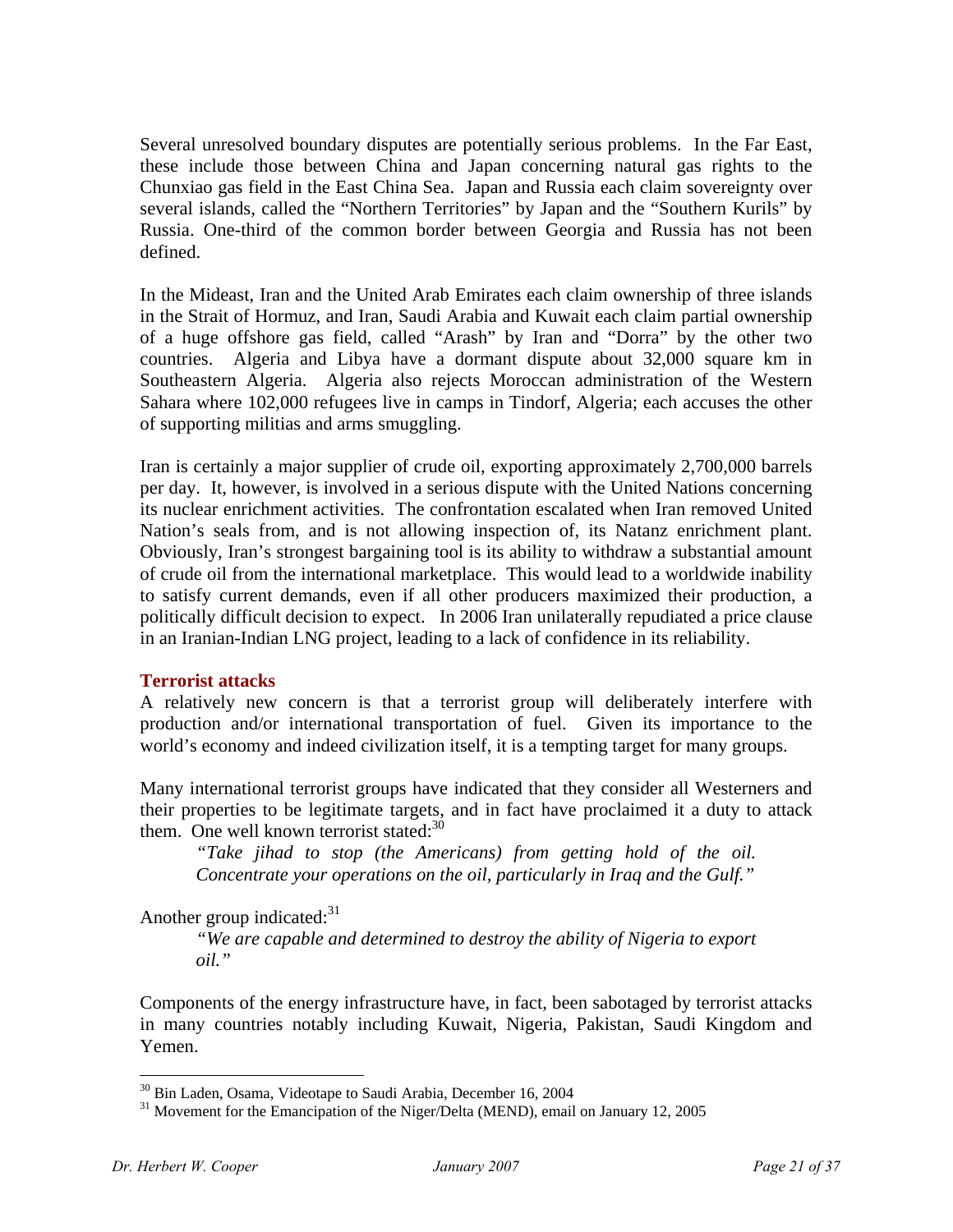Damage to the sub-sea pipelines such as those that bring gas from Algeria and Russia to Europe could be difficult and time-consuming to repair. Construction of the deep sub-Black Sea portion of the Blue Stream pipeline, for example, took approximately eight months without fear of attacks. Extensive repairs while being concerned about terrorists could easily take six months. There was, in fact, an explosion in the TransMed Pipeline in 1997 that has been labeled as a terrorist act. Very little detailed information has been made public, but it is estimated that the gas flow to Italy through this pipeline was interrupted for 45 days.

Russia has become an important crude oil supplier to Asia and Europe, with major terminals at Primorsk (880,000 barrels per day) on the Baltic Sea, Novorossiysk (900,000 barrels per day) and South Ozerereyevka (600,000 barrels per day), both on the Black Sea, Pivdenny (180,000 barrels per day) near Odessa, Poland, and several smaller facilities. Loss of any one of these would have serious adverse impacts on the European Union's, as well as the Asian and Russian, economies.

Various international agencies have identified many locations as critical to the worldwide flow of oil, coal and many other items; Table 4 presents six of them. These have narrow inlets/outlets that could be blocked by accidents or terrorist attacks. If they were closed the economic result would be staggering. Costs of shipping, security and insurance would undoubtedly greatly increase, driving up costs substantially.

| <b>Chokepoint</b>                  | <b>Location</b>               | From /<br>To        | To/<br><b>From</b>                 | <b>MM</b> <sup>33</sup> Barrels<br>Per Day |
|------------------------------------|-------------------------------|---------------------|------------------------------------|--------------------------------------------|
| <b>Strait of Hormuz</b>            | Oman / Iran                   | Persian<br>Gulf     | Gulf of Oman<br>(Arabian Sea)      | $16.5 - 17.0$                              |
| <b>Strait of Malacca</b>           | Malaysia /<br>Singapore       | Indian<br>Ocean     | South China Sea<br>(Pacific Ocean) | 11.7                                       |
| Bab el-Mandab                      | Djibouti $/$<br>Eritrea/Yemen | Red Sea             | Gulf of Aden<br>(Arabian Sea)      | 3.0                                        |
| Bosporus/Turkish<br><b>Straits</b> | Turkey                        | <b>Black</b><br>Sea | Mediterranean Sea                  | 3.1                                        |
| Suez Canal                         | Egypt                         | Red Sea             | Mediterranean Sea                  | 1.7                                        |
| Panama Canal                       | Panama                        | Pacific<br>Ocean    | Caribbean Sea<br>(Atlantic Ocean)  | 0.5                                        |

## **Table 4 Crude Oil Shipping Chokepoints32**

 $32$  World Oil Transit Checkpoints, Country Analysis Briefs, [U.S.] Energy Analysis Briefs, November 2005 MM: million (1,000,000)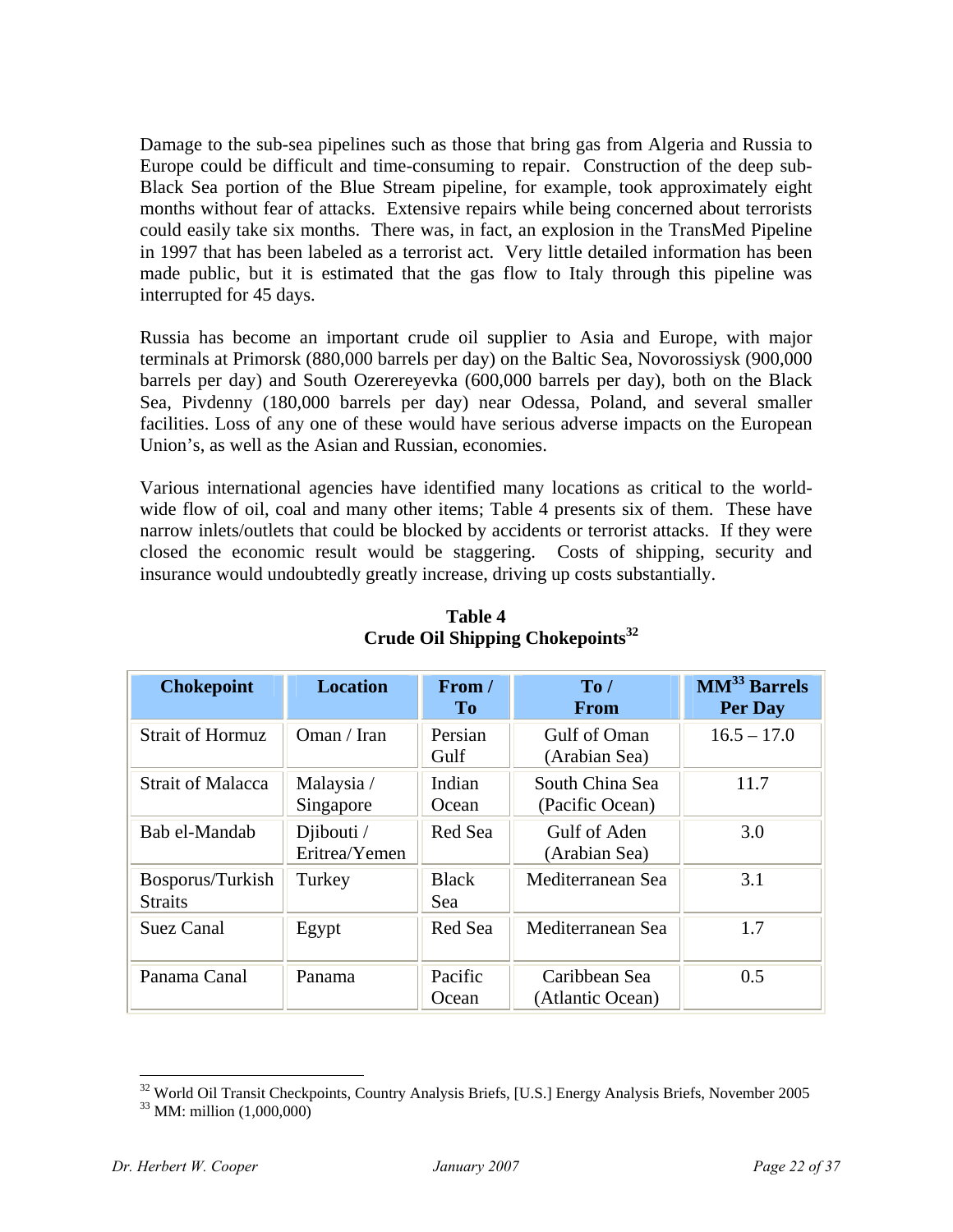While the focus of this paper is on energy, many other materials pass through these points such as grains, metals, ores, industrial equipment and consumer products. An interruption would, curtail delivery of these and, moreover, impact shipping traffic in each direction. It would, moreover, lead to a demand for more tankers to compensate for the use of non-optimum routes, thus increasing delivery times and shipping costs. Premiums for shipping insurance, if available, would also dramatically increase. The duration of a blockage would obviously depend on its nature.

As bad as an attack on any of these ckokepoints would be, it must be remembered that terrorist groups frequently attack several points simultaneously. Recent examples include the September  $11<sup>th</sup>$  2001 attack by four teams (three successful) on the United States, the May 16<sup>th</sup>, 2003 simultaneous attacks on five sites in Casablanca, Morocco, the November  $15<sup>th</sup>$ , 2003 bombing of two synagogues in Istanbul, Turkey and the March  $11<sup>th</sup>$  2004 attacks on three train stations in Madrid, Spain.

Loss of any of the first three of these chokepoint routes could not be accommodated by simply diverting tankers to the Bosporus, Suez or Panama Canals; the largest tankers they can handle are the Suezmax<sup>34</sup> class or the Panamax<sup>35</sup> class vessels. Transit time and cost would, of course, increase if smaller tankers and non-optimum routes had to be used. Although the loss any of these routes may be somewhat mitigated by using trucks, smaller tankers, barges and increasing flows through pipelines, the adverse impact would, nevertheless, be substantial.

#### **Antiterrorist Measures**

Although the oil producing countries and companies spend tens of million dollars on security, piracy and terrorist attacks continue. International initiatives have not led to impressive results. Among the many efforts are the United Nations *"Convention of the Law of the Sea"* which defines the conditions under which hot pursuit of a foreign ship, arrest of persons, seizure and disposal of property, and imposing penalties is permissible. Additionally, the United Nation's International Maritime Organization has adopted '*Measures to Prevent the Registration of "Phantom" ships.*' 36 This, however, "*invites governments to…*" and "*urges governments to…*" It is a very weak document.

Law enforcement within territorial waters is, of course, the responsibility of each nation. Several South Asian countries, however, do not have the naval and military resources to perform satisfactorily; informal cooperation has helped on an ad hoc basis. In 2004, however, Indonesia, Malaysia and Singapore began coordinated patrols of the Malacca Strait, with Japan participating in drills. A more intense structured *"Regional Maritime Security Initiative"* (RMSI) has been discussed within which the United States would provide military assistance upon request. Although it has been resisted by various countries as an intrusion into their national sovereignty, discussions continue.

<sup>&</sup>lt;sup>34</sup> Suezmax Class Crude Carriers: Capacities of 126,000 to 199,999 tons (~790,000 to 1,250,000 barrels) <sup>35</sup> Panamax Class Crude Carriers: Capacities of 50,000 to 79,999 tons (~314,000 to 503,000 barrels)

<sup>&</sup>lt;sup>36</sup> Resolution 923(22),  $22<sup>nd</sup>$  Assembly, November 2001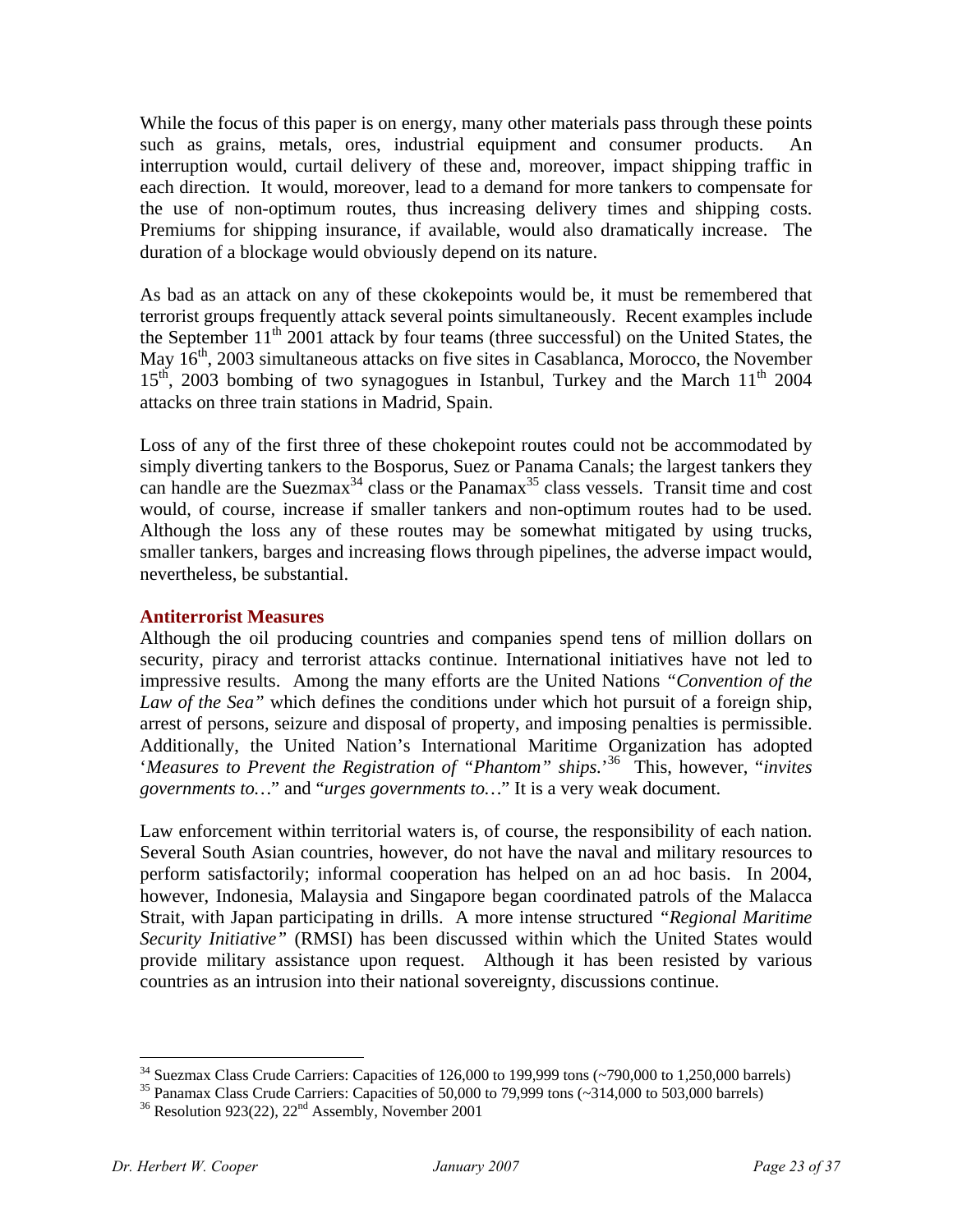After numerous discussions, four countries (Indonesia, Malaysia, Singapore, and Thailand) agreed that they would jointly implement an *"Eye in the Sky"* program to enhance the security of the Malacca Strait. The countries provide sufficient resources so that one or two aircraft now patrol the Straits every day, providing timely information to naval vessels.<sup>37</sup>

Japan hosted a Ministerial Conference on International Transportation Security in Tokyo in January 2006. With fourteen countries and four international organizations participating, its concluding joint communiqué states that:

*"We recognize that acts of terrorism pose a serious threat to international transport and that acts of piracy and armed robbery against ships recur with alarming consequences … We therefore believe that it is essential to reduce the vulnerability of international maritime transport to such unlawful acts."* 

The Ministers present agreed to adopt various Conventions and Protocols that, if truly implemented, should enhance maritime security.

Several groups collect information about successful and attempted piracy incidents and disseminate details to the maritime community. These include weekly reports from the United States Office of Naval Intelligence, monthly reports from the International Maritime Organization (Division of the United Nations) and daily status bulletins and weekly reports from the Piracy Reporting Centre (a group within the International Maritime Bureau, which in turn is part of the International Chamber of Commerce.)

## **III - PLANNING**

## **Increasing Intra-European Union Competition**

The European Commission has set a goal of reducing prices paid by consumers of fuels and electricity and is thus taking steps to increase internal competition. Within the European Union, however, many of its members and their utility companies do not yet appear to have accepted the concept of sacrificing possible short-term advantages to obtain long-term benefits through participation in European Union-wide activities. The utility sectors are dominated by a few large companies that clearly wish to maintain their near monopoly positions. One set of barriers to be overcome before new suppliers can enter the market is that they must have access to the gas and electric grids, fuel storage and the like without being discriminated against, and must receive technical, operational and economic information. These and other monopoly-related issues are well summarized in reference 38. Attempts to overcoming these and to establish common electric and gas grids have however been thwarted by the entrenched companies.

 $37$  The Jakarta Statement on Enhancement of Safety, Security and Environmental Protection in

the Straits of Malacca and Singapore, Meeting on September 7, 2002<br><sup>38</sup> Commission of the European Communities, Communication from the Commission, Inquiry pursuant to Article 17 of Regulation (EC) No 1/2003 into the European gas and electricity sectors (Final Report) COM(2006) 851 Final, 10.1.2007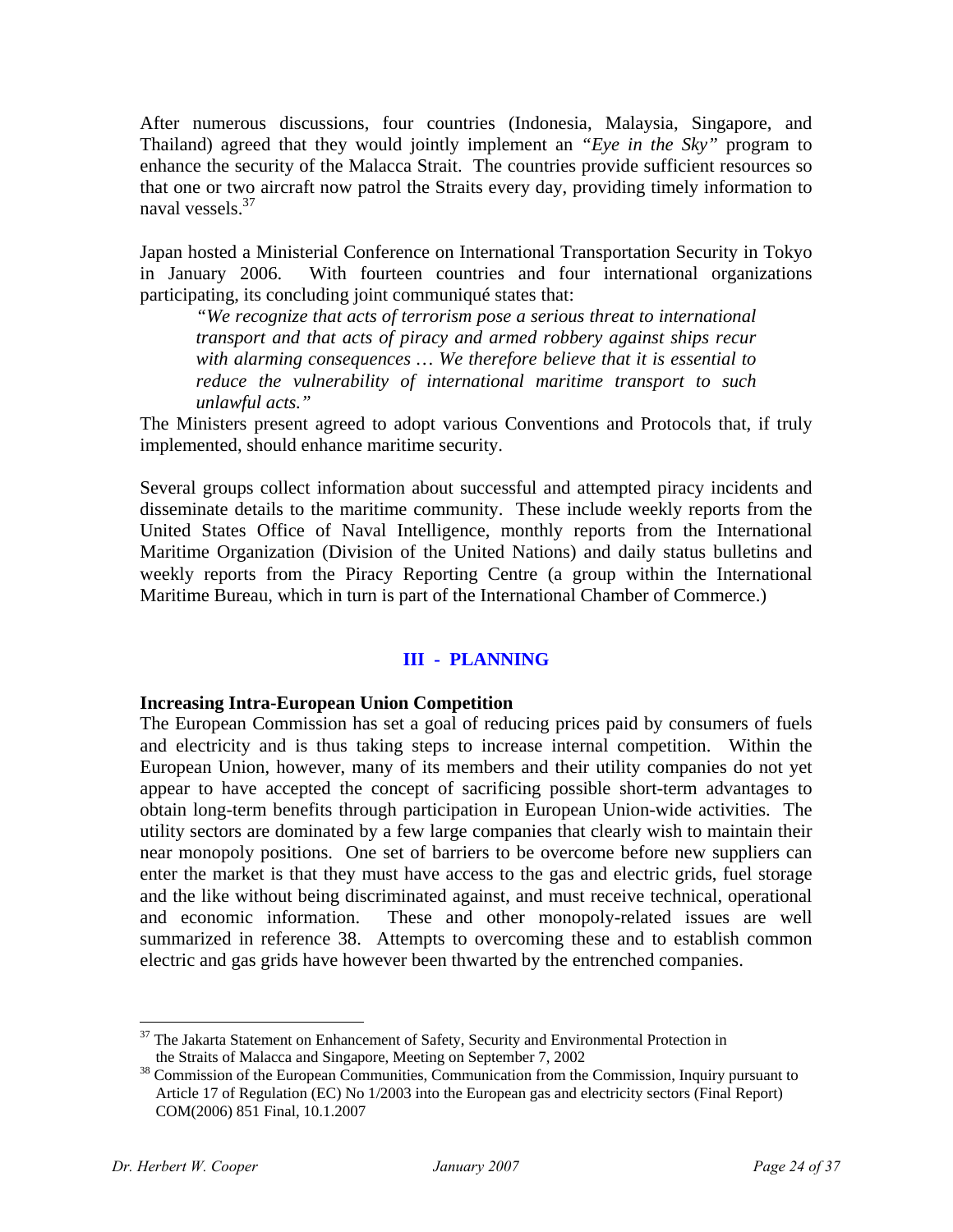The European Commission is certainly encountering resistance as it tries to eliminate energy monopolies and certainly to also stop their growth. As one of several examples, Spain opposes any foreign investment into its energy sector and has created the Comisión Nacional de Energia (CNE) to oversee such activities. When Germany's E.On Group attempted to acquire Spain's large utility company, Endessa, CNE approved the transaction, but imposed various "Poison Pill" conditions such as requirements to use only coal from Spain and that Endessa must sell some of its coal and nuclear power plants. The European Union Commission then claimed that CNE was established specifically to stop this takeover; its regulators overturned the conditions and threatened legal action if they were not removed by 19-January-2007.

In another actions, the European Commission raided the offices of Gaz de France and several German utility companies in May and December 2006 seeking proof that they conspired to violate antitrust rules. No outcome of this has yet been announced. Then in December the European Commission sent *"reasoned opinions"* to sixteen countries as a prelude to starting legal actions against them for not properly implementing various 2003 electricity and gas directives.

Expressing his frustration, European Commission President José Barroso stated<sup>39</sup> "In *energy terms I can tell you that I am more convinced than ever that we need new legislation concerning regulation. We have not yet achieved a completely coherent approach between national regulators. If you want an internal market to work in Europe in energy, then you need some more muscle it terms of regulator's effectiveness."* The next day Germany's secretary of Energy, Joachim Wuermeling, strongly dissented: *"It is not the task of the European Commission to shape the structure of European Industry."*

Assuming that the European Commission is able to impose its will on fractious companies and countries, there are many cross-border technical/commercial differences that must be resolved; progress toward a unified energy sector will continue to be slow.

## **Increasing Supplies**

On the supply side, the European Union has entered into numerous international dialogs and protocols. Among many others, these include:

European Union-OPEC bilateral dialogs: The  $1<sup>st</sup>$  European Union-OPEC Energy Dialogue at Ministerial level was held in June, 2005 to seek greater transparency on stocks and investment needs. This was followed by the 1<sup>st</sup> European Union-OPEC Roundtable on oil market developments in Vienna, November 2005 that addressed more accurate global oil demand forecasts, constraints in the refining sector, and a better understanding of impact of trading in future markets

Baltic Sea Regional Energy Cooperation (BASREC) & Eurogas. This effort is intended to address ways in which the Baltic countries situation of being a gas energy island linked only to Russia and supplied only by Gazprom may be addressed.

<sup>&</sup>lt;sup>39</sup> Statement to Financial times, 12-September-06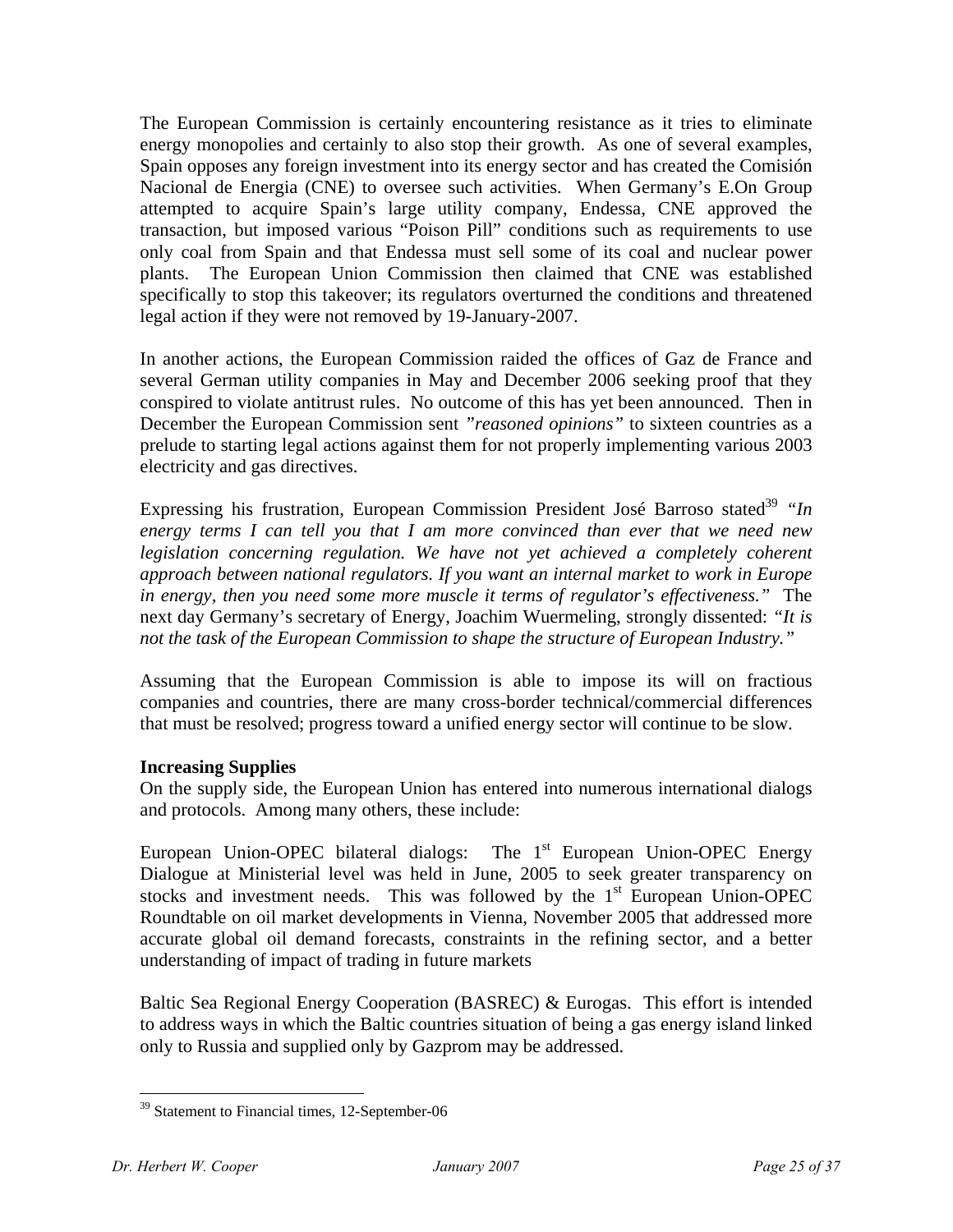Euro-Mashrek (Egypt, Lebanon, Jordon, Syria, Turkey) - A Declaration of Intent was signed in December 2003 for cooperation in field of natural gas.

Baku Initiative - In November 2004, the affected countries met to facilitate integration of the energy markets of the Caspian Sea region into the European Union. Participants included Azerbaijan, Armenia, Bulgaria, Georgia, Iran (observer), Kazakhstan, Kyrgyz Republic, Moldova, Russian Federation (observer), Romania, Tajikistan, Turkey, Ukraine and Uzbekistan.

The European Union and Kazakhstan signed a Cooperation Agreement in October 2006 on peaceful uses of nuclear energy. This provides a stable framework for developing nuclear trade and improves security of supply of uranium. Kazakhstan has the third largest uranium reserves after Australia and Canada.

European Union and Ukraine have entered into agreements in December 2005 concerning nuclear power plant safety, the integration of electricity  $\&$  gas markets, and environmental standards in the coal sector.

## **Emergencies**

**Supranational Planning:** The essential elements of planning for energy disruptions are:

- providing an acceptable mechanism for coordinating the use of stocks, and redirecting supplies
- having adequate reserve stocks in place

These are meant to alleviate the effect of interruptions; they are not intended for shortterm management of high energy prices.

Each government will, of course, respond to a fuel emergency in its own way. Coal and nuclear fuel reserves appear to be adequate for at least a year of operation at 100 percent capacity; oil and gas reserves are the problem. Member countries<sup>40</sup> of the International Energy Agency have agreed to and indeed appear to maintain emergency oil stocks of at least 90 days of import. These stocks may be any combination of public and private reserves. While cooperative sharing under emergency conditions is envisioned, this has not yet been extensively tested; they have actually been used only twice:

- In 1991 on the eve of the Gulf war
- In 2005 after Hurricane Katrina

Additionally, the system had been put on alert before January 1, 2000 because of concerns about computer problems affecting energy supplies, in 2002 in response to the shutdown of production in Venezuela, and in 2003 prior to the invasion of Iraq.

**Responding to emergencies:** The major international system for responding to an energy emergency is embodied in the International Energy Agency's International

<sup>40</sup> Australia, Austria, Belgium, Canada, Czech Republic, Denmark, Finland, France, Germany, Greece, Hungary, Ireland, Italy, Japan, Republic of Korea, Luxembourg, The Netherlands, New Zealand, Norway, Portugal, Spain, Sweden, Switzerland, Turkey, United Kingdom, United States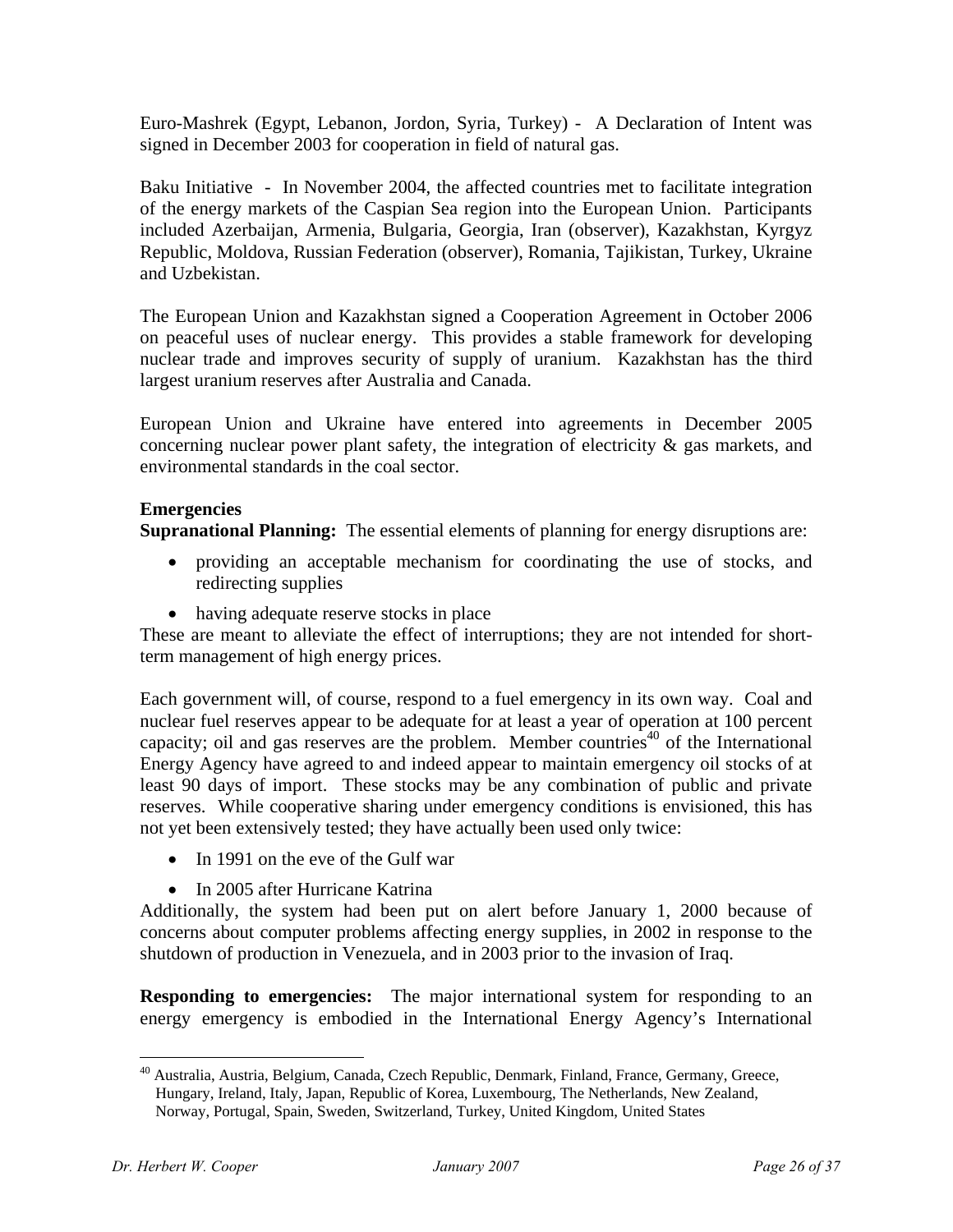Energy Program (IEP) and Coordinated Emergency Response Measures (CERM.)<sup>41</sup> These present numerous requirements related to emergency energy self-sufficiency through national oil storage, demand restraint, and oil allocation to each country. The measures would be triggered when an international disruption produces a 7 percent loss of supply. Although much of the IEP is clearly defined and self-executing, many of the credible threats to the international oil supply such as strikes or major accidents are specifically excluded from the activation triggers. Importantly, much of the CERM requires unanimous agreement of member nations, each of which has different political, fuel demand and supply situations. These programs have not yet been tested. $42$ 

The European Union has developed a parallel emergency response system $43$  that provides guidance when stocks exceed IEA minima. No central coordinating authority, however, yet exists within the European Union, although new initiatives continue to be considered. European Union requires $^{44}$  that its member countries maintain oil stocks of 90 days of consumption, which is more than 90 days of import required by the IEA.

As noted above, the U.S has proposed an international nuclear fuel reserve, partly as a way to assure Iran, North Korea and other countries that their nuclear power plants will be able to obtain fuel without developing an indigenous uranium-enrichment or plutonium reprocessing capability. Many basic issues will need to be resolved before this reserve becomes a reality. For example: Who would own the fuel? How and by whom would the reserve be administered? How would the receiving country's spent fuel be handled? Who is responsible for transportation? Until these and other matters are resolved, this internationally oriented reserve will not be established. Based on the history of other international efforts, it appears unlikely that it will be realized within the next five years.

Decisions about international cooperation, of course, always have major political components. The largest crude oil and natural gas suppliers to the Asian market are, as noted above, Saudi Arabia and Russia, both of which have been subjected to terrorist attacks by fundamentalist and separatist groups. They are the only two countries with any noticeable spare production capacity, but they have large Muslim populations they might fear offending by openly cooperating with the Western countries when important. Moreover, they might decide that while the West now provides the largest market for their crude oil and gas exports, their future might be better served by favoring the rapidly growing Asian economies when allocating their suddenly limited production.

While reactions to disruptive events can not be precisely predicted, there are clues to be assessed. Russia, for example, has recently announced that a major new, although environmentally controversial, 2,500-mile trans-Siberian pipeline (the *Eastern Pipeline*) will originate from Taishet near Lake Baikal and go eastward in two phases. During the

 $41$  OECD/IEA, 2003

 $42$  See Willenborg, R., C. Tonjes and W. Perlot, Europe's Oil Defences, Clingendael International Energy Programme, CIEP 01/2004, The Hague

<sup>43</sup> Council Directives 68/414/EEC, 73/238/EEC, 77/706/EEC, 98/93/EC

<sup>44</sup> European Union Directive 98/93/EC of 14 December 1998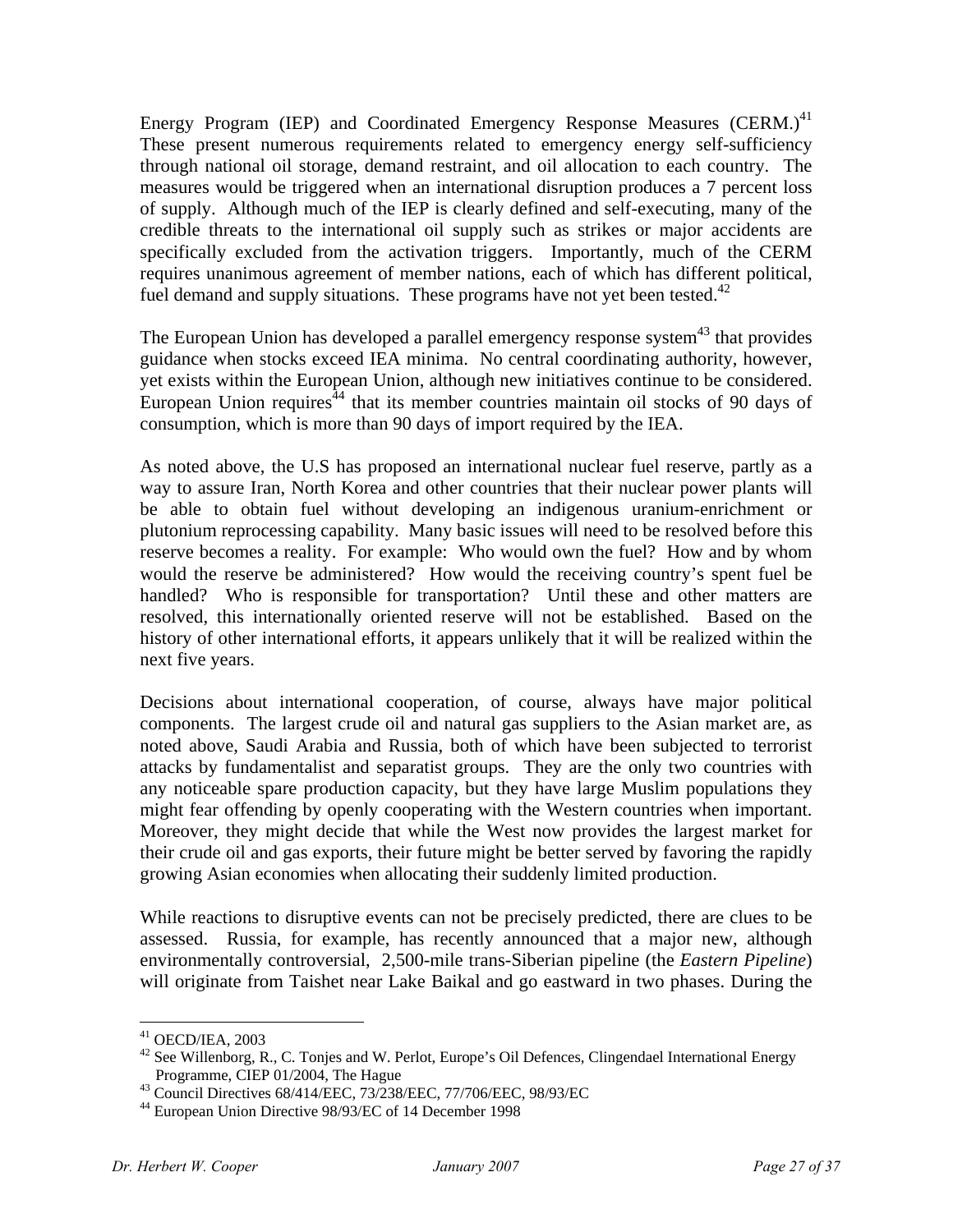first phase 600,000 barrels per day will travel 1,800 miles to a point near the Chinese border, and 400,000 barrels per day will then be diverted to a direct pipeline to China, The remaining 200,000 barrels per day will be sent by railroad to the Pacific Ocean for delivery to Japan. In the second phase, the capacity will be increased to 1.6 million barrels per day, and a line extended 1,200 miles to the Pacific coast from which the Japanese market can be readily served. This approach appears to demonstrate Russia's confidence in the Asian future and mitigates the risks of having only one country as a customer for its oil. Russia's response to an energy emergency is simply not predictable.

## **IV - INTERNATIONAL POLITICAL DIMENSIONS**

Although maintaining good relations with all countries in today's globalized energy network is important, those with Russia, Algeria and Norway, are particularly critical for the immediate future of the European Union countries. These will be discussed in turn.

**Russia:** Russia is clearly a major gas supplier to many European countries, as seen on Figure 7, and therefore its activities are exceedingly important. Having had a difficult history in various wars and revolutions, it sees itself as being exposed to many military threats. For example, Georgia, Moldova and Ukraine have, however unrealistically, expressed an interest in joining NATO, which Russia sees as a challenge. In the recent past, it has seen disturbing color revolutions, including the Rose,<sup>45</sup> the Orange,<sup>46</sup> and the Tulip<sup>47</sup> events. Russia, moreover, now sees a danger from various Islamic fundamentalist groups in its Southern neighboring countries. In reaction to various decisions, statements and slights, both perceived and real, made by Western leaders, Russian policies have fundamentally changed. *"Until recently, Russia saw itself as Pluto in the Western solar system, very far from the center but still fundamentally part of it. Now it has left that orbit entirely: Russia's leaders have given up on becoming part of the West and have started creating their own Moscow-centered system.48"*

The general Russian energy position may be summarized by two points.

- If we do not control energy resources and distribution, others will.
- Why should we subsidize other countries with below market-price gas or oil?

Russia has refused to ratify the Energy Charter Treaty (ECT) that aims to create a level playing field. The Treaty addresses fundamental matters such as assuring access to pipelines, assuring transit across third countries, nondiscrimination against foreign investors, investment in new markets, and arbitration of energy disputes. Russia is clearly favoring its own facilities. It has, in fact, stated publicly that "*When allocating the country's exports, precedence will be given to sea ports in which Russia has a stake over foreign ones*." – e.g., Primorsk over other Baltic ports.

<u>.</u>

<sup>45</sup> Mikhail Saakashvili replaced Eduard Shevardnadze in Georgia in 2003

<sup>46</sup> Viktor Yushchenko replaced Viktor Yanukovych in Ukraine in 2004

<sup>&</sup>lt;sup>47</sup> Revolution in Kyrgyzstan in 2005, followed by a more violent disputed parliamentary election

<sup>&</sup>lt;sup>48</sup> Trenin, Dmitri, Russia Leaves the West, Foreign Affairs, July/August 2006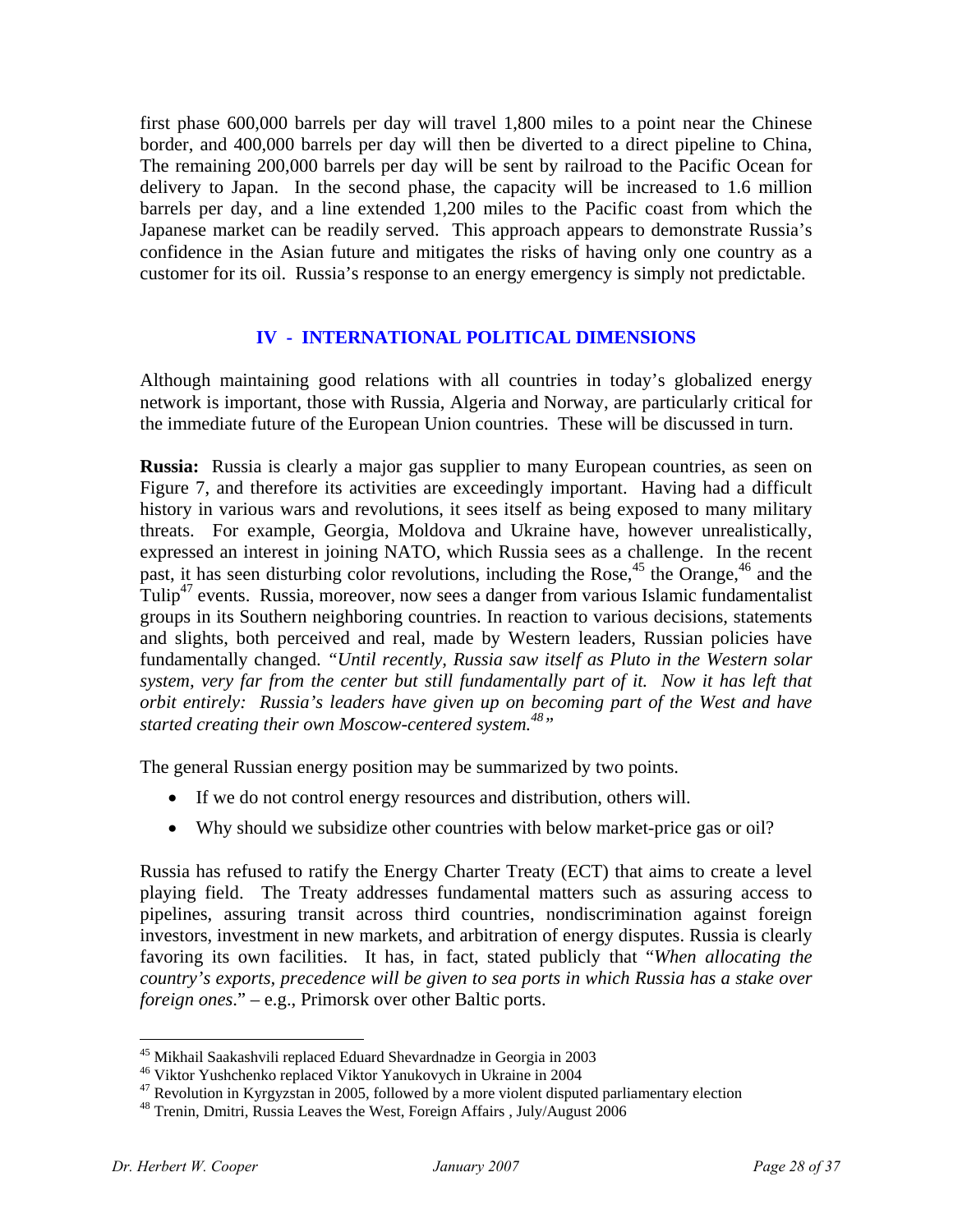

**Figure 7 EU Countries Dependence on Russian Gas**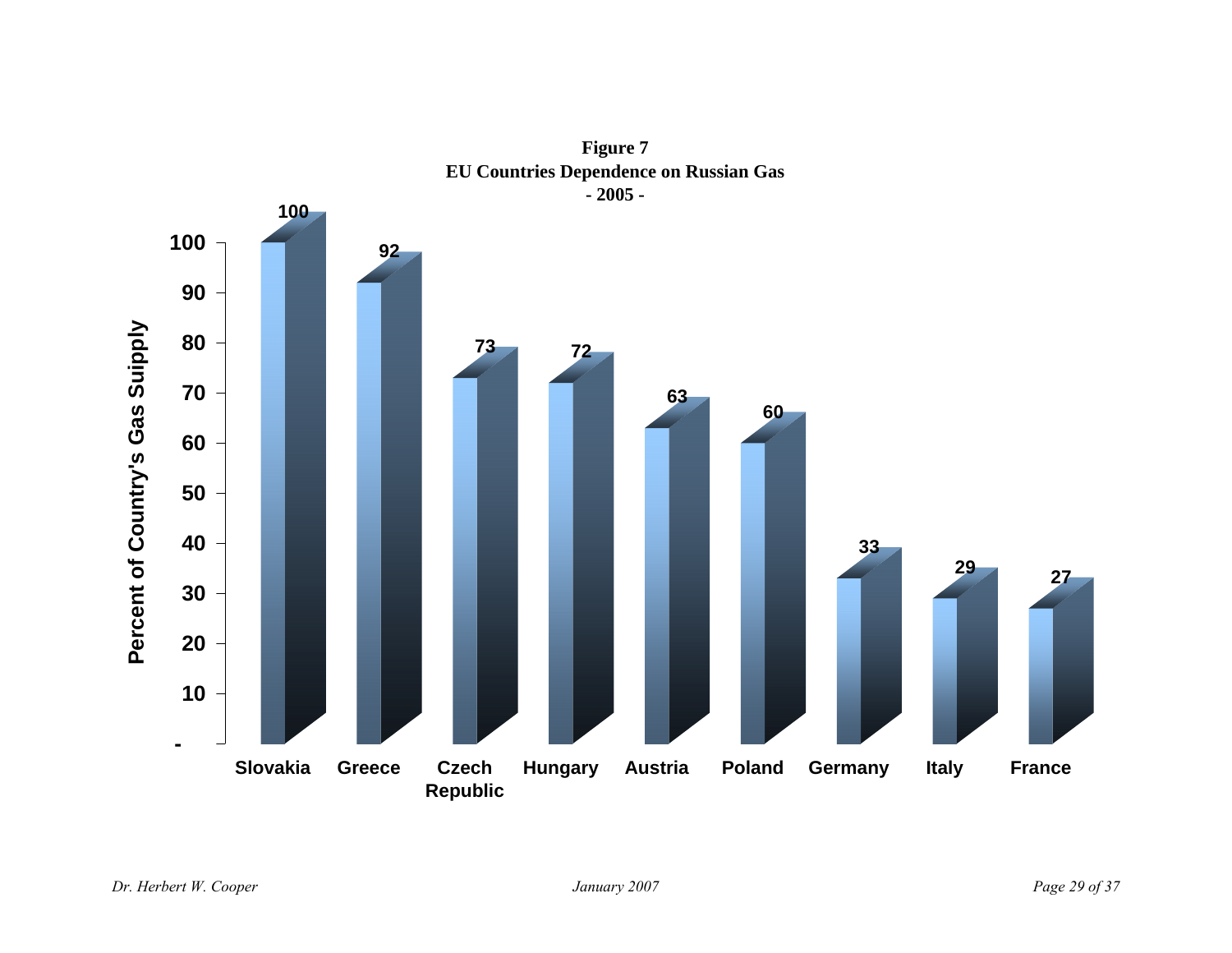One new set of issues is centered on the prices that Russia is charging other countries for its gas, and the ways in which they have been increased. Russia, for example, doubled the gas cost to Moldova unilaterally, and decided in January 2006 to reduce gas supplies to obtain quick agreement to the 100 percent price increase. Similarly, in October 2006 Russia announced a doubling of gas prices to Georgia. As part of its negotiating strategy, Russia imposed bans on importing agricultural products, mineral water and wine from Georgia and additionally suspended air and railroad traffic. Georgia had no choice and agreed to the new prices in December 2006.

The Ukrainian episode has been widely cited as an example of a country using its position as a major gas and oil supplier as a political weapon. Russia caused much alarm when it attempted to quadruple the gas prices it charged Ukraine, through which 20 percent of Europe's gas flows. While Ukraine disputed the claim, Russia continued to deliver it gas for further transport to Western countries, but reduced the total by the amount that Ukraine claimed it was due. Ukraine, however, contained to take its full share from the pipeline, leading to a shortfall in Europe's gas supply. After several days, a complex somewhat opaque compromise was reached within which Ukraine agreed to pay almost twice its previous rate for the Russian gas, but also will receive a 47 percent higher transit fee from Russia for gas transportation. Shortly thereafter Ukraine's Parliament fired the President's cabinet, causing much political turmoil. One important consequence is that support for a common European Union energy policy is becoming increasingly unpopular, with support dropping from 47 percent before this situation to 42 percent after the dispute arose.<sup>49</sup>

These, of course, may be viewed as cases where Russia was simply exercising its rights in rather straightforward commercial matters.

Setting aside questions about corruption and personal gain, Russia is now exhibiting even more troubling behavior by actions that are clearly directed to placing all aspects of oil and gas production and their transportation under governmental control for use in attaining international geopolitical goals.<sup>50</sup> During the European Union-Russian Summit in October 2006, Vladimir Putin stated *"I'll remind you that some European countries, members of the European Union, cover 90 percent of their gas needs with Russian hydrocarbons. Ninety percent! And no one's complained so far."*

A disconcerting situation, for example, arose in Lithuania. Lithuania attempted to sell its Mazeikiu Nafta Refinery which was 53.7 percent owned by the private Russian company, Yukos, and 30.6 percent owned by Lithuanian government. The sale was handled by Lehman Brothers of New York, with bids submitted by Lukoil (Russia), TNK-BP (Russia-UK), one from Kazakhstan and one from PKN Orlen (Poland.) PKN Orlen was the high bidder at \$2.34 billion. Yukos had been forced into bankruptcy (in what appears to be partly a political move against Mikhail Khodorkovsky who opposed

<sup>&</sup>lt;sup>49</sup> Eurobarometer, Attitudes towards Energy, Fieldwork October-November 2006, Published January 2006 <sup>50</sup> Note that Russia is also negotiating to consolidate global control of two important metals:

Renova Group – South African Manganese, Evraz – South African vanadium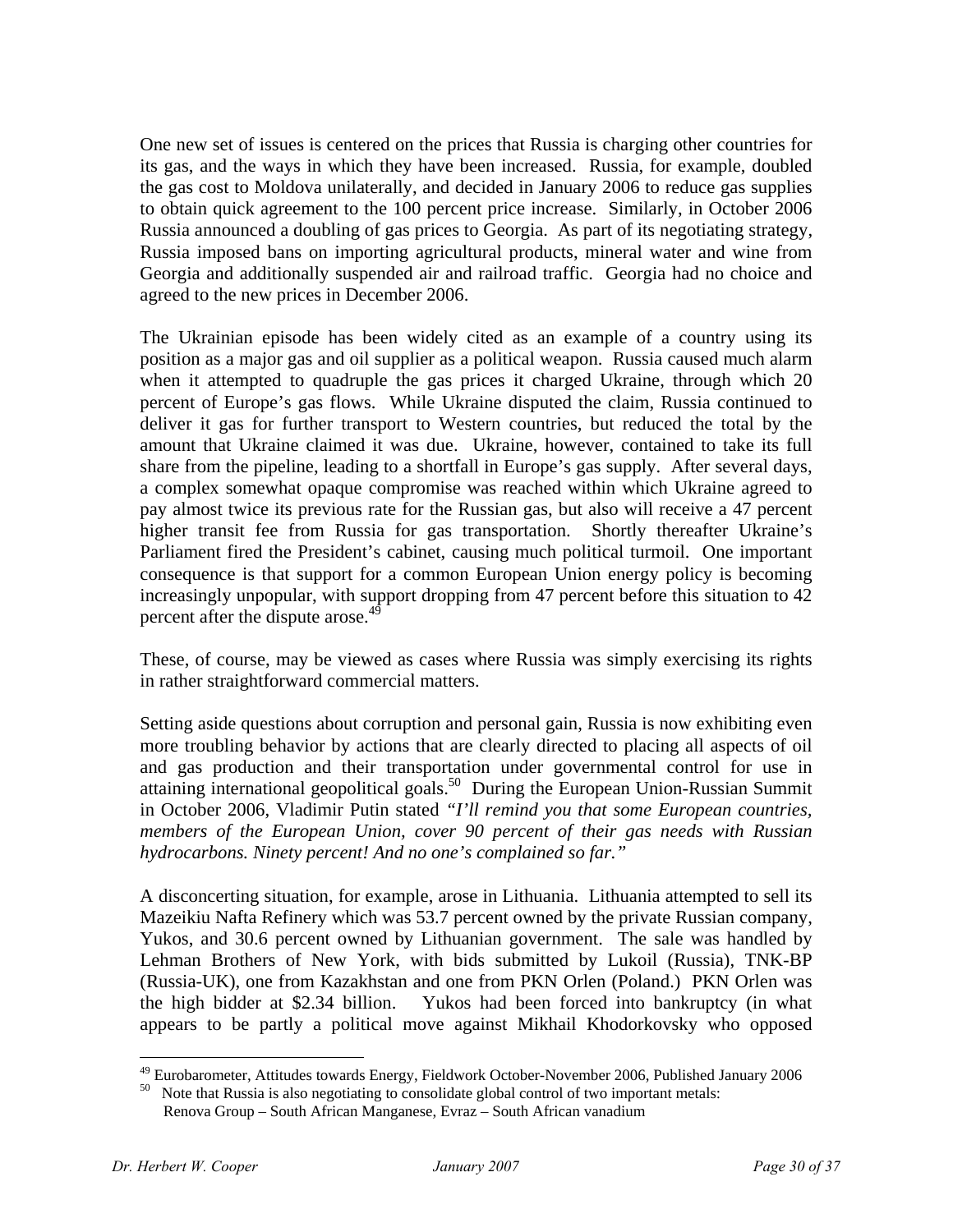President Putin) in March 2006, with Roseneft as a creditor. Roseneft then sued unsuccessfully in US and Netherlands to block the sale.

Subsequently to losing the bid, Transneft (Russia) shut the pipeline that supplies oil to the town of Mazeikiai and the refinery claiming the pipeline was unsafe, using metals from 40 years ago that are now not allowed (but it continued using the pipeline to supply Belarusian refineries.) Oil via tankers however began arriving at the refinery. Its output was then unfortunately reduced by 50 percent by a non-suspicious fire on October  $12<sup>th</sup>$ , which caused \$75 million in damages and lost profits.

Additionally, there was pressure on PKN Orlen to claim that the market-value has dropped materially, and the bidding should be reopened; its lenders decided against this. In response, Lithuania indicated it might shut down the only Russian railroad supplying Kaliningrad for repairs to "*guarantee the safety of trains and passengers*."

After much tense maneuvering, the sale to PKN Orlen was finally consummated in December 2006, becoming the largest investment ever made by a Polish company.

Sakhalin-2 presents another recent example of a very troubling Russian approach to increasing its control of gas and oil supplies by forcing renegotiation of an existing agreement. This is the world's largest LNG liquefaction plant, with a capacity of 7 percent of world's LNG supply. Located on Sakhalin Island in the Sea of Okhotsk north of Japan, near Eastern Siberia, it is estimated to have 4.5 billion barrels of oil equivalent. The ownership is: Royal Dutch Shell – 55 percent, Mitsui – 25 percent, and Mitsubishi – 20 percent. In exchange for an investment that has now exceeded \$12 billion and will require an additional \$8 billion for completion, Russia was to receive \$300 million per year until costs are recovered, then \$2 billion per year, for a total of \$85 billion in taxes & royalties by 2050 under Production Sharing Agreements that were executed when oil was selling for \$15 per barrel.

Gazprom had been negotiating for 25 percent ownership of the consortium plus a blocking vote on its Board of Directors. As part of its negotiating strategy, Russia had claimed environmental problems, withdrew an environmental permit, threatened to stop work and even publicly threatened criminal charges. Diplomatic responses, including that from the European Union, were verbal, but contained no substance:

- Japan "*I am concerned that major delays might have a negative influence on overall Japan-Russian relations*."51
- UK "*We have expressed our concerns to the Russian government at a number of levels. We are deeply concerned*."52
- European Union "*I take this announcement very seriously indeed. In order to ensure that companies are willing to invest in multi-billion Euro projects, a secure and predictable investment climate is necessary in Russia as in the European Union or indeed any country. Without this, investment in new*

<sup>51</sup> Shinzo Abe, Chief Cabinet Secretary

<sup>52</sup> Andy McGuffie, Foreign Office spokesman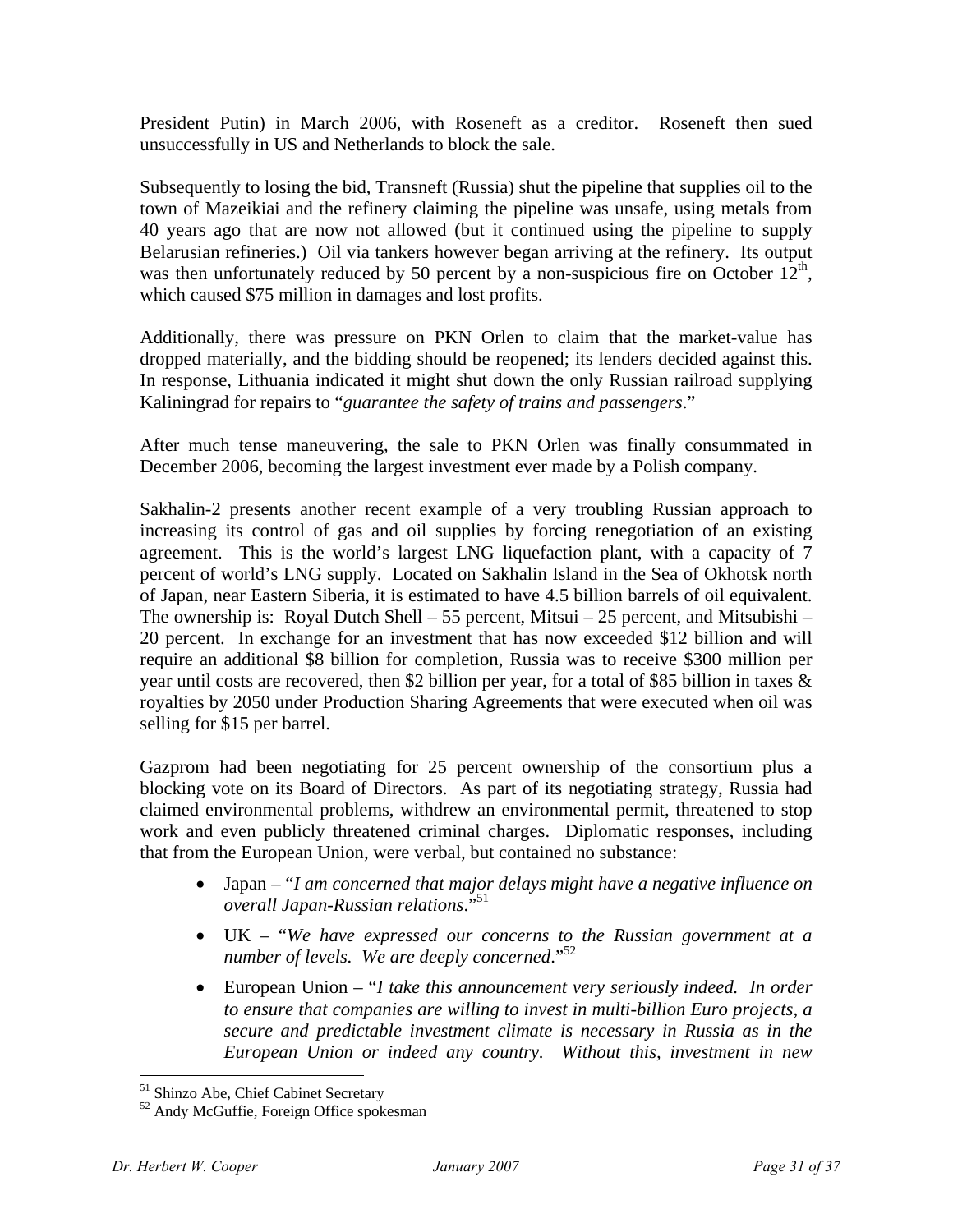*energy projects will be highly problematic, providing uncertainties for the world's future energy supply*."53

After many tense months, Russia succeeded in obtaining the share and control it sought, in exchange for \$7.45 billion (\$4.00 per barrel of reserves). A more reasonable market price would have been \$4.90 per barrel of reserves, or a total of \$9.13 billion. Following this, the European Bank for Reconstruction and Development decided to withdraw consideration of the \$300 million syndicated loan to the project. As of mid-January 2006, decisions by other lenders have not been announced.

As another example, consider Russia's plan to develop the Shtokmanovskoye field. This is a huge gas field deep under the Barents Sea above the Arctic Circle, 555 km east of Murmansk. It is estimated to contain approximately 3.7 trillion cubic meters of gas and 31 million tons of condensate in its four main reservoirs that are 1900 to 2300 meters, <sup>54</sup>under 350 meters of water. Development costs are estimated to be \$10-20 billion plus another \$4 billion for the off-shore requirements. Western oil companies had been led to believe they were being seriously considered to participate as minority (49 percent) partners up to the last minute, when the results of their bids were announced. Bidders included large experienced groups from:

- France Total
- Norway Norsk Hydro and Statoil
- United States Chevron and ConocoPhillips

All bids were rejected, with a statement from Gazprom that "[*the companies] were unable to provide assets comparable to the volume and quality of reserves in the Shtokman deposit*." "Comparable" is, of course, in the eyes of the beholder; the bidders all offered to swap assets as part of their offerings. The original development plan included production of LNG to serve the eastern United States. This has now been changed to a new plan to deliver gas through 340 miles of new sub-sea pipeline to the Northeastern coast of Russia and then onward to Germany via a new pipeline under the Baltic Sea. It is certainly possible that this is an attempt to divide the United States and the European Union, and to also attack its common energy policy. In any case, these business decisions have substantially degraded the already poor relations between Russia, the western countries, and the major international oil and gas companies. They have also probably extended the initial delivery schedule by several years, and, if and when development succeeds will further increase the European Union's dependence on Russia for its gas supply.

In a somewhat surprising move, given a previously close relationship, Russia suddenly demanded that Belarus pay \$105 per cubic meter of gas instead of the then-current \$46.68. This demand for a 125 percent increase led to a series of increasingly hostile verbal exchanges between Belarus and Gazprom, partly because of the price aspect and perhaps more importantly because Gazprom indicated that if Belarus could not pay with

<sup>53</sup> Commissioner Piebalgs, IP/06/1211, Brussels, 19 September 2006

<sup>54</sup> Multiply meters by 3.2808 to obtain feet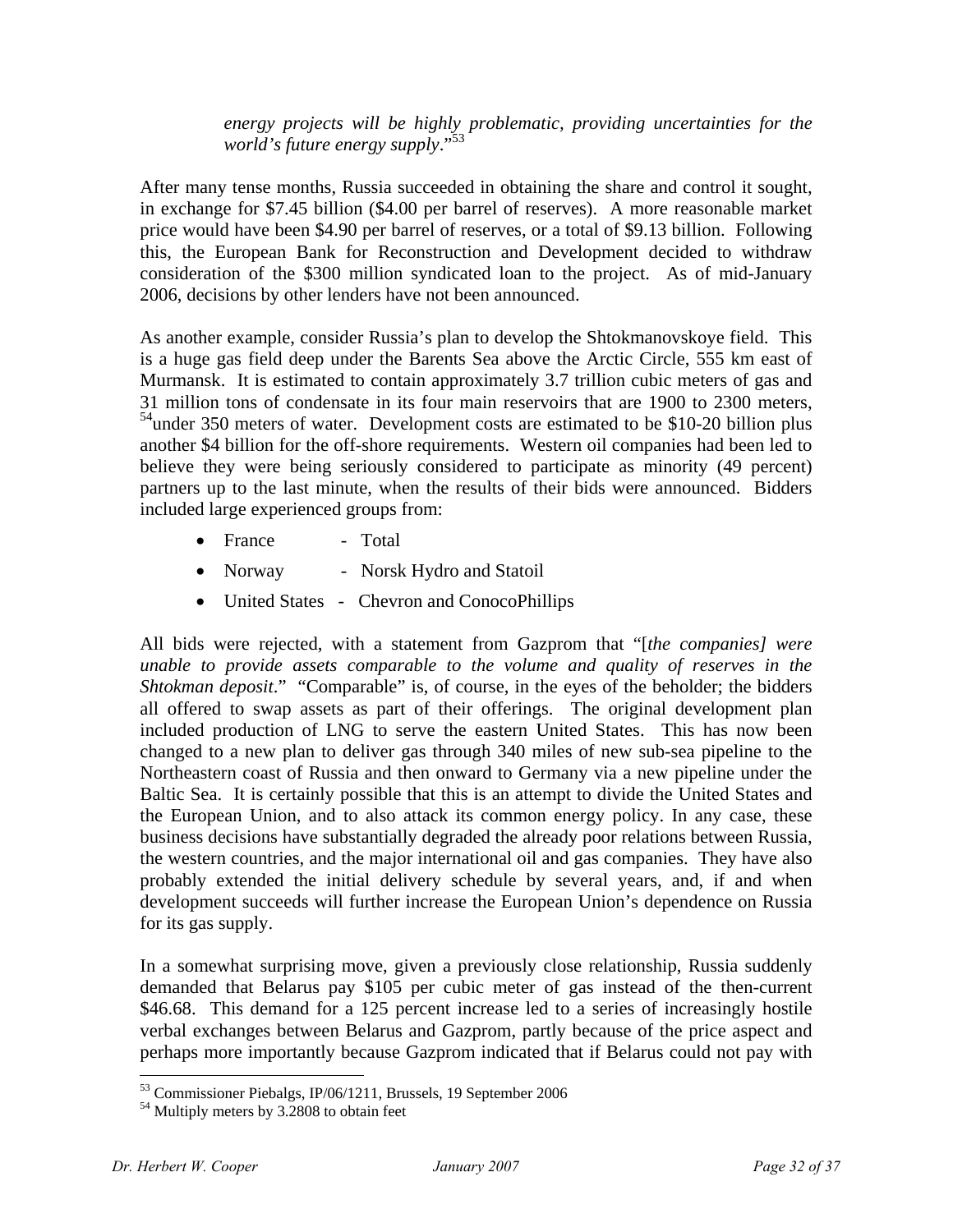cash, it was willing to take a 50 percent share of the Belarusian gas pipeline company. This is clearly of major strategic importance to Russia since approximately 20 percent of gas sold to Europe flows through Belarus. It appears that, unlike the Ukranian situation, Belarus will probably not be able to resist and will ultimately agree to a settlement that is close to Gazprom's terms. This, like other Russian moves, will even further increase the European Union's dependence on Russia for its gas supply. Then in January 2007, Russia imposed a new tax on oil it exports to Belarus, and Belarus retaliated by imposing transit fee on Russian oil that flows through its country to Central Europe. Russia, in turn, responded by cutting off its oil exports through Belarus to The Czech Republic, Germany, Hungary, Poland and Slovakia for three days.

While Russia's activities to increase its control of the oil and gas part of the energy sector are widely recognized, it is also taking less visible steps to expand its role in the nuclear fuel cycle. It is not self-sufficient with respect to uranium reserves, for example, and has consolidated three uranium production companies into a new entity, The Uranium Mining Company which is expected to quickly enter into joint ventures to obtain additional uranium ores from Kazakhstan and Uzbekistan. These and other countries often compete with Russia to be oil and gas suppliers. Russia is also playing an increasing role in the fuel preparation processes of the nuclear fuel cycle by accepting the low-level, but still radioactive, enrichment tails from several European Union countries. It then uses its excess separation capacity to re-enrich the tails' low uranium contents to levels similar to those in natural uranium, returns this product to the original owners. This trade arrangement is important to Russia, since it is able to use its excess enrichment capacity, keep the new tail product, and thus substantially increase its reserves of uranium. Additionally, it provides Russia with a way to avoid various trade restrictions. It is important to Western enrichment companies since it provides a way to avoid major costs of disposing of nuclear tails. Economic and other aspects of this rather opaque practice are well discussed in reference<sup>55</sup>.

Russia, however, is not without its own problems. In spite of its increasing wealth, much of its infrastructure such as transportation and machinery is outmoded and in poor condition, its political relations with many countries are deteriorating, and its health situation is poor, as shown on Table 5.

Moreover, Russia's economy will be somewhat dependent on the European Union for several years. Currently approximately two-thirds of its oil and gas is purchased by European Union members and although it is taking steps to broaden its oil and gas pipeline transportation situation, it does not yet have any capacity to divert gas to North America or Asia.

<sup>1</sup> <sup>55</sup> Diehl, P., Re-enrichment of West European Depleted Uranium Tails in Russia, WISE Uranium Project, 2004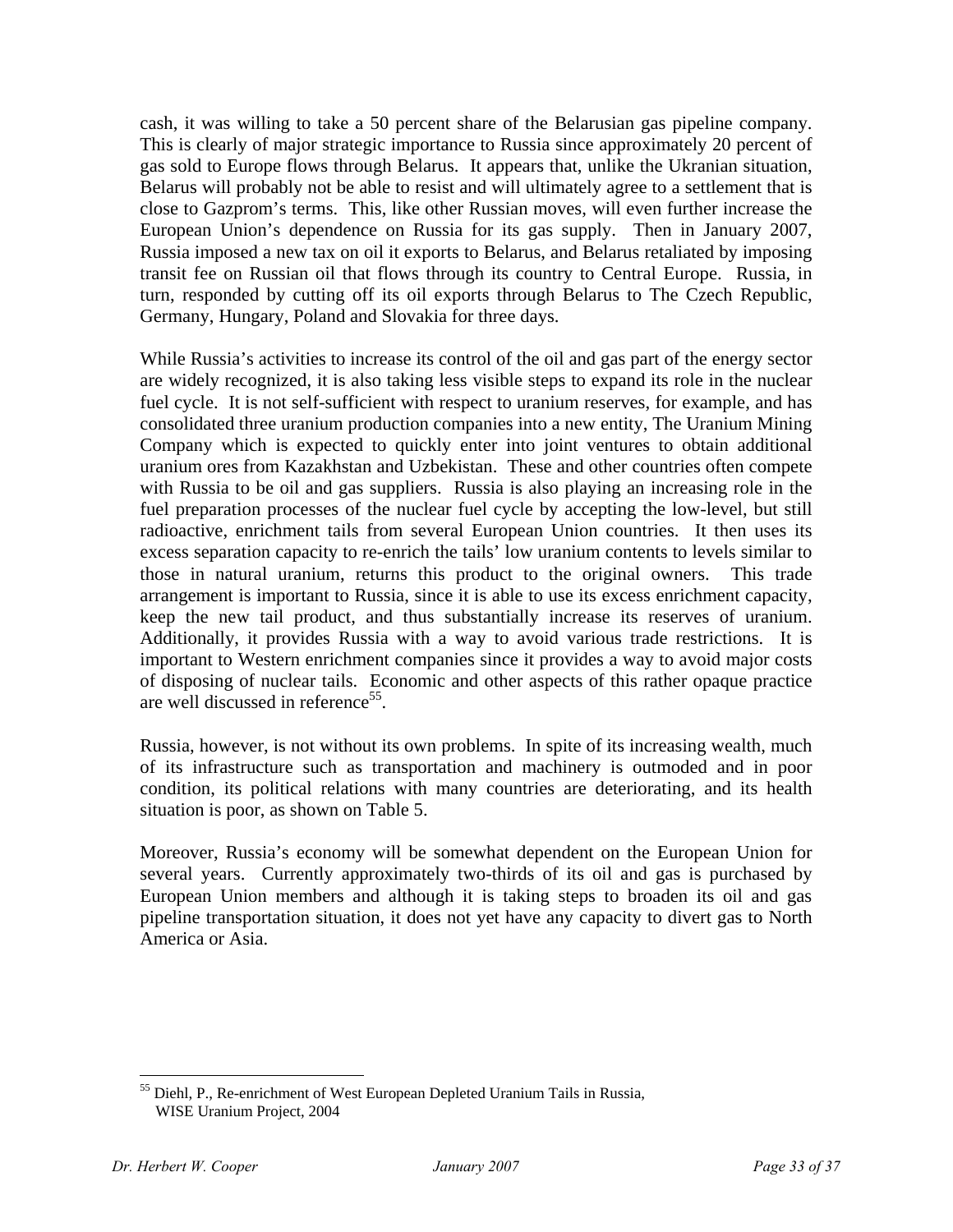|                                                                      | $Russia5\overline{6}$ | The European<br>Union $25^{57}$ |
|----------------------------------------------------------------------|-----------------------|---------------------------------|
| Life Expectancy (males) - years                                      | 60.45                 | 75.1                            |
| <b>Infant Mortality (males)</b> –<br>Deaths per thousand live births | 17.43                 | 5.6                             |

## **Table 5 Health Indicators**

As Russia's grip on oil and gas reserves and on the European and Asian pipeline systems tighten, European Union's Members' opinions are evolving with respect to dealing with Russia.

- Austria's position, stated by Chancellor Wolfgang Schüssel is that *"Given Europe's energy demand, Russia will remain a very large provider. We should cooperate well with Russia*."
- Germany is the biggest potential beneficiary of Russian energy activities, with two of its utility companies (Wintershall and EON Ruhrgas) being partners in the Russian Baltic Sea Pipeline project, and being a receiving terminus for gas pipelines. It has been negotiating bilateral deals, and Chancellor Angela Merkel has even stated that Russia's role in talks with Iran have been "*extraordinarily positive.*" Subsequent to Russia's curtailment of oil flowing through Belarus because of a commercial dispute, however, it appears that she is adopting a somewhat different position, stating that "*Even during the cold war, Russia was a stable energy supplier. [The message] to our Russian partners, and to Belarus as well, is that consultations are the least thing to do. It is not acceptable if there is no consultation on such issues. That destroys confidence, and this is no basis for smoothly building up a constructive relationship."*
- France's strategic position is complex. It believes in a non-confrontational approach, but would like to see a cohesive group approach to securing energy supplies, with Prime Minister de Villepin arguing<sup>58</sup> that *"Our weight in negotiations with producers will increase in proportion to our ability to speak with a single voice….It is up to us to explain [to our citizens] that the only long-term answer is to create a great European energy market.*
- Poland is perhaps the country that is most aggressively seeking alternates to Russian gas and oil supplies. Its goal is to obtain one-third of its gas from Norway, on-third by domestic production and only one-third from Russia. Prime Minister Jaroslaw Kaczynski thus rejected an economically viable suggestion by Angela Merkel to construct a connection of the Blue Stream Pipeline from Greifswald, Germany to

<u>.</u>

<sup>56 [</sup>U.S.] CIA – The World Factbook, Russia, Updated 02-November-2006

<sup>&</sup>lt;sup>57</sup> [U.S.] Energy Information Administration, European Union, Country Analysis Brief, Updated January 2006

<sup>58</sup> At the Bertelsmann Forum, Berlin, September 2006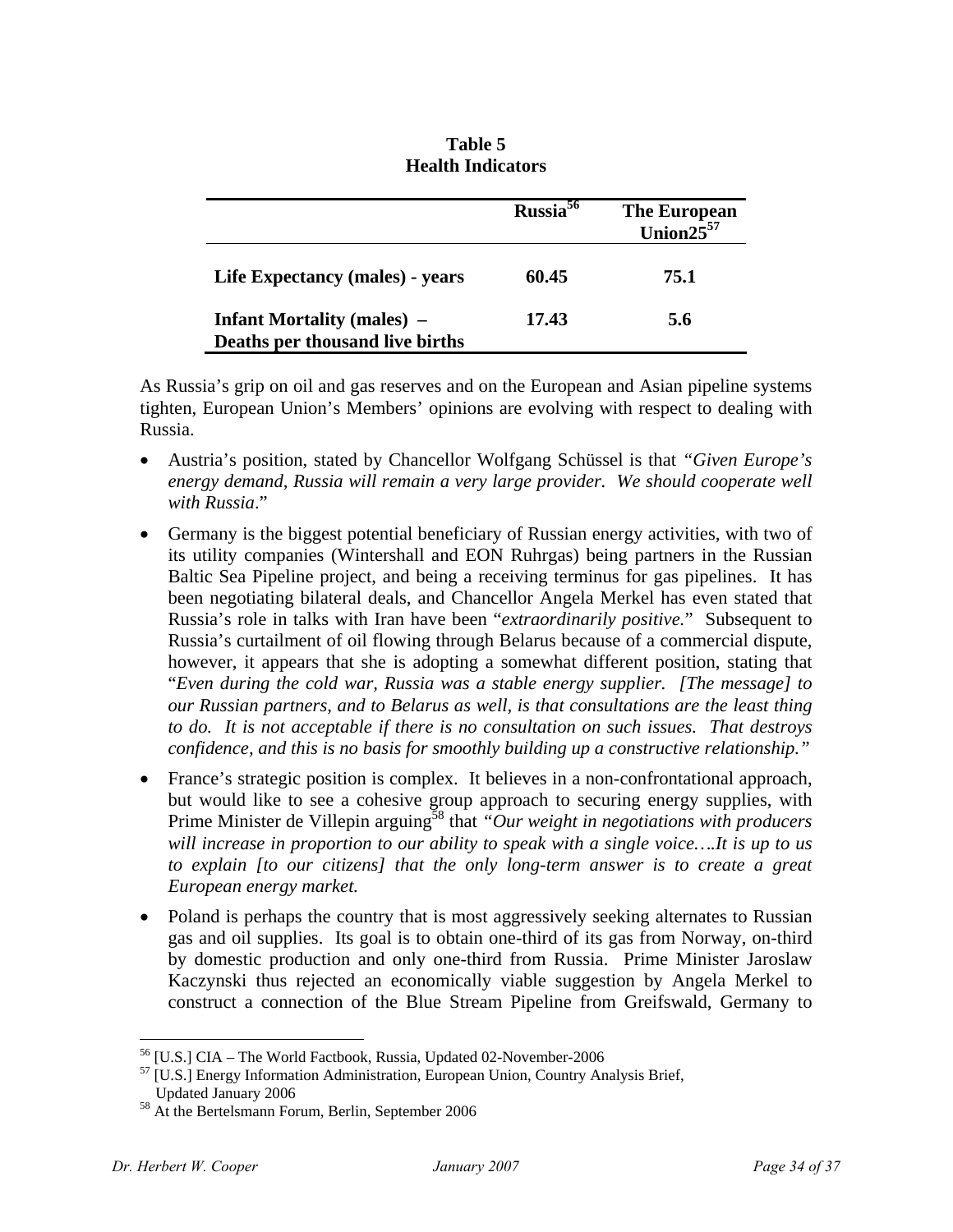northern Poland. His position is that this is not a solution, stating *"We would become more dependent on Gazprom than before."*

**Algeria:** To date, Algeria has acted in a cooperative and responsible manner, honoring agreements and issuing no threats. This is important since, as noted above, it provides the European Union with 30 percent of its gas. Moreover, the Southern Mediterranean Partner Countries (Algeria, Morocco, and Tunisia) executed a *Protocol of Agreement, Euromed*, on December 2003 for progressive integration into European Union internal electrical market.

Algeria has developed formal commercial ties to the European Union through an *Association Agreement* ratified in 2002, within which tariffs, duties and quotas on goods flowing in either direction will be reduced or eliminated over the next ten years. It has also entered into a cooperation pact with the European Free Trade Association ( $EFTA^{59}$ ) and is making progress to joining the World Trade Association.

A concern, however, arises from Vladimir Putin's visit to Algeria in March 2006 at the invitation of President Bouteflika to strengthen the "Strategic Partnership" signed in Moscow in 2001. Subsequently Gazprom (Russia) and Sonatrach (the Algerian gas company) signed a *Memorandum of Understanding* in August 2006 to cooperate on:

- Exploration for new gas supplies in the Sahara
- Sharing markets for gas in North America and Europe
- Sharing LNG technology
- Jointly bidding for foreign assets

This is potentially a serious problem for the European Union and particularly for Italy which imports 80 percent of its gas, of which 32 percent comes from Russia and 37 percent from Algeria.

Algeria, however, faces many internal problems such as high unemployment, a lack of jobs and a lack of housing. Although its economy is rapidly improving at 6.4 percent per year, it is still a relatively poor country with a per capita GDP of \$2679 and 25 percent of its population living below the poverty line. Its economy, moreover, depends almost entirely on oil & gas exports which represent over 95 percent of its total exports and 30 percent of its GDP. Algeria clearly needs the European Union which takes 62.7 percent of Algeria's exports and provides 58 percent of its imports.

It would be unfortunate for the European Union if Algeria sought short term advantages by following the Russian model of using its position as an indispensable energy supplier to impose its will on other countries and companies.

<sup>59</sup> Iceland, Liechtenstein, Norway and Switzerland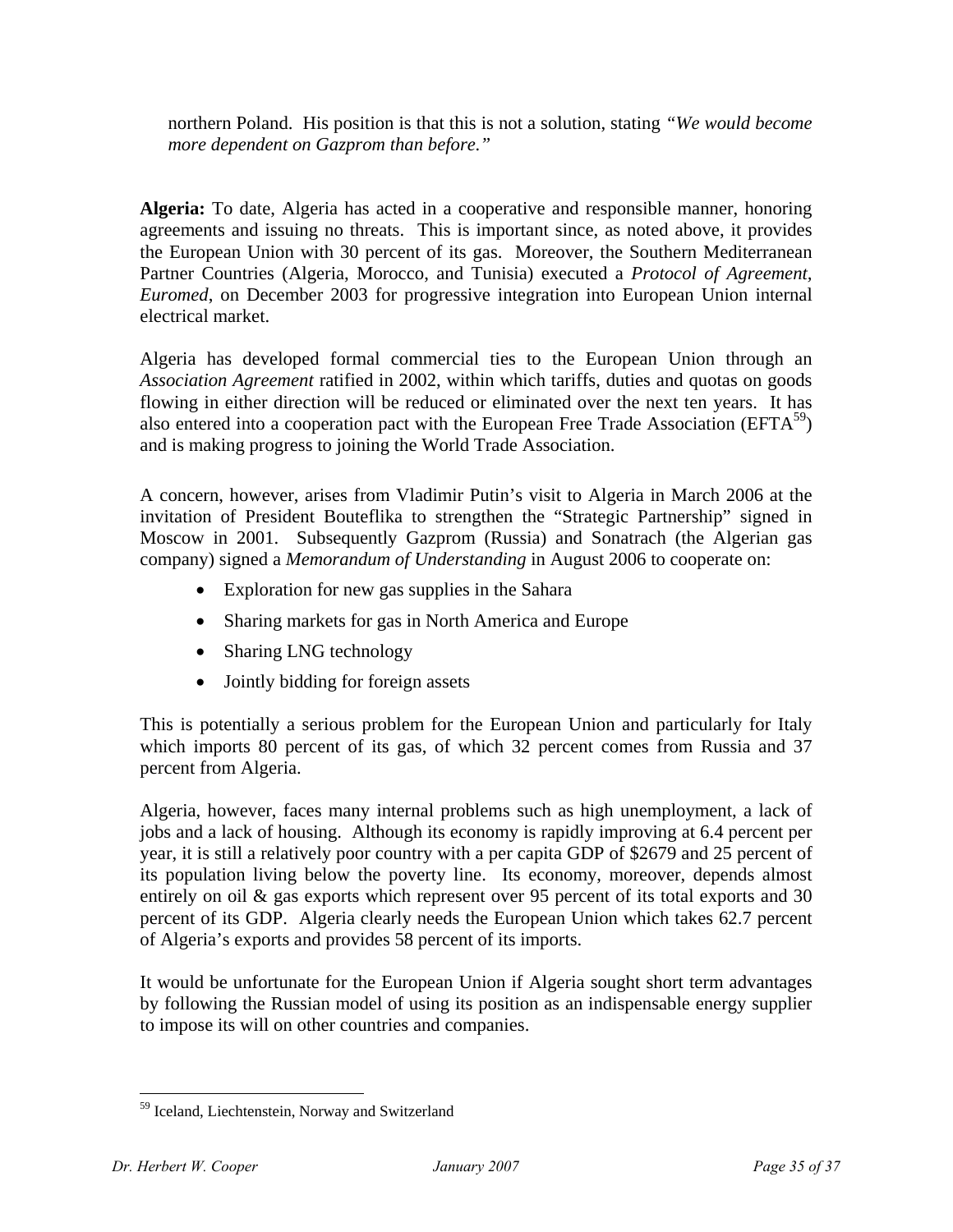**Norway:** To date, Norway, through Statoil ASA and Norsk Hydro ASA, has certainly proven to be a dependable supplier of gas and oil, with a long history of respecting contractual matters. These two companies have recently announced their intent to merge, creating the world's largest offshore operator, with a production rate of 1.3 million barrels of oil (equivalent) per day and proven reserves of 6.3 billion barrels. Although no country should be taken for granted (as Belarus has learned about Russia), given Norway's history and social makeup it is exceedingly difficult to imagine that it would act irrationally or selfishly. No changes in its behavior are expected.